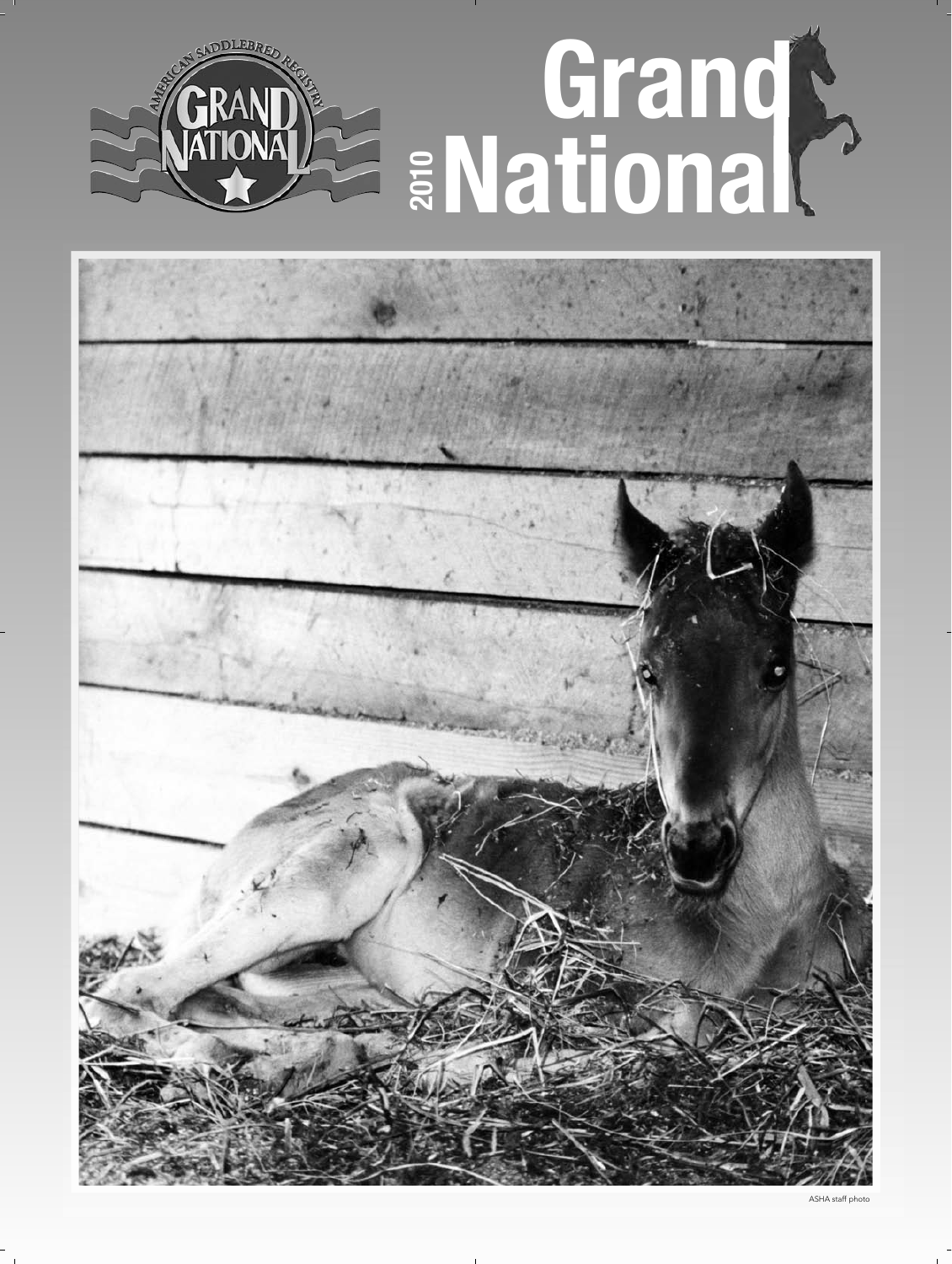### **TABLE OF CONTENTS**

Competition Calendar ....2 FAQs ................................3 Grand National Stallions Nominated in 2008-09 ....4

List of All Grand National Nominated Stallions ......11 2009 Grand National Competition Results ......12 Application for Recording ......................14 Agreement of Stallion Nomination Form ..........15

### **2010 GRAND NATIONAL COMPETITION CALENDAR**

**For a list updated throughout the year, visit www.saddlebred.com/asr-gn\_showschedule.**

#### **MARCH**

- **March 11-14:** Carousel Charity, Scottsdale, Arizona, www.carouselhorseshow.com, Marcia Everett, 847.612.0298 or meverett4@cox.net
	- Five-Gaited Show Pleasure Open \$1,800
	- Three-Gaited Park Open \$1,800
- **March 11-22:** Pin Oak Charity, Katy, Texas, www.pinoak.org, Beth Snider, 502.647.0076 or bethandscott@kih.net
	- Three-Gaited Country Pleasure Adult \$1,800
	- Three-Gaited Open \$1,800
- **March 25-27:** Raleigh Spring Premier, Raleigh, North Carolina, www.raycloninger.com, Ray Cloninger, 704.489.2000 or kcloninger@aol.com Fine Harness \$1,800

#### **APRIL**

- **April 30-May 2:** Colorado Classic, Denver, Colorado, www.showmetheribbons.com, Farra Baker, 303.355.7633 or f.d.baker@att.net
	- Five-Gaited Amateur \$1,800

#### **MAY**

- **May 12-15:** Bonnie Blue National, Lexington, Virginia, www.horsecenter.org, Kent Moeller, 804.363.3085 or kentmoeller@netscape.com
	- Show Pleasure Driving \$1,800
	- Three-Gaited Country Pleasure \$1,800
- Fine Harness Open Special Stake \$5,000
- **May 13-16:** UPHA Chapter One, Woodside, California, Royalee Cleveland, 831.229.9555 or royalee@surfnetusa.com
	- Three-Gaited Show Pleasure Adult \$1,800
	- Five-Gaited Amateur \$1,800
	- Five-Gaited Show Pleasure Adult \$1,800
- **May 14-15:** Asheville Lions Charity, Fletcher, North Carolina, www.raycloninger.com, Ray Cloninger, 704.489.2000 or kcloninger@aol.com ■ Five-Gaited Junior Horse \$1,800

#### **JUNE**

- **June 11-13:** Jersey Classic Horse Show, Allentown, New Jersey, Joan Booth, 908.995.9807 or asb.nj@verizon.net
- Three-Gaited Show Pleasure Jr. Ex. \$1,800 ■ Country Pleasure Driving \$1,800
- **June 15-19:** Midwest Charity, Springfield, Illinois, www.midwestcharity.com, Judy Kjellander,
	- 217.793.0670 or judybkj@aol.com
	- Show Pleasure Driving \$1,800
	- Three-Gaited Park Pleasure Open \$1,800 ■ Three-Gaited Open Special Stake \$5,000
- **June 16-19:** Syracuse International, Syracuse, New York, www.ashany.org, Julie Kritzler,
- 315.736.1928 or wkritzler8779@mybluelight.com
- Three-Gaited Show Pleasure Adult \$1,800 ■ Five-Gaited Open Special Stake \$5,000
- **June 18-20:** UPHA Almost Summer, Denver, Colorado, www.showmetheribbons.com, Farra Baker, 303.355.7633 or f.d.baker@att.net
- Five-Gaited Show Pleasure Open \$1,800 **June 23-26:** Tanbark Cavalcade of Roses, Saint Paul, Minnesota, www.horseshowcalendar.com, Sally Snyder Tesch, 763.559.4896 or sstesch@juno.com
	- Three-Gaited Park Amateur \$1,800

#### **JULY**

- **July 5-10:** Lexington Junior League, Lexington, Kentucky – Summer Showcase, Amy Dineen, 859.252.8014 or amdineen@insightbb.com
	- Fine Harness Amateur \$1,800
	- Three-Gaited Junior Horse \$1,800
	- Three-Gaited Show Pleasure Jr. Ex. \$1,800
	- Five-Gaited \$1,800
- Show Pleasure Driving Adult \$1,800
- **July 21-24:** ASAW Summerfun, Milwaukee, Wisconsin, www.horseshowcalendar.com, Vicky Holston, 262.560.9764 or vholston@msn.com
	- Three-Gaited Country Pleasure Jr. Ex. \$1,800
- **July 22-24:** Denver Queen City, Denver, Colorado, www.coloradosaddlebred.com, Stacey Kipper, 303.619.8699 or stacey0975@aol.com
	- Yearling Open \$2,400
	- Hunter Country Pleasure Open \$1,800

#### **AUGUST**

- **August 10-13:** Missouri State Fair, Sedalia, Missouri, Lenard Davenport, 417.864.5310 or lendavenport@prodigy.net
	- Western Country Pleasure \$1,800

#### **SEPTEMBER**

- **September 7-11:** All American Horse Classic, Indianapolis, Indiana, Steve Kildow, 705.724.3578 or srkfarm@indy.net
	- Five-Gaited Junior Horse \$1,800

**September 15-18:** North Carolina State Championship, Raleigh, North Carolina, Bill Whitley, 919.481.4675 or packwuf@att.net

- Three-Gaited Show Pleasure Adult \$1,800
- Three-Gaited Park Junior Horse \$1,800
- Five-Gaited Open Special Stake \$5,000 **September 15-19:** Wisconsin Futurity Horse

Festival, Madison, Wisconsin, www.wisconsinsaddlebred.com, Vicky Holston 262.560.9764 or vholston@msn.com

- Yearling Open \$2,400
- Two-Year-Old Fine Harness \$1,800
- Western Country Pleasure \$1,800
- **September 22-25:** Southeastern Charity, Conyers,
- Georgia, www.southeasterncharity.com, George Anne Nash, 770.475.1867 or georgeanne@ bellsouth.net
- Three-Gaited Park Pleasure \$1,800
- Fine Harness Open Special Stake \$5,000 **September 29-October 2:** ASHAV, Lexington,
	- Virginia, Kent Moeller, 804.363.3085 or kentmoeller@netscape.com
	- Yearling Open \$2,400
- Three-Gaited Park Pleasure \$1,800 **September 29-October 2:** NWSA Fall Classic & Futurity, Salem, Oregon, Peggy Kelber, 503.871.8851 or pnkelber@aol.com
	- Five-Gaited Show Pleasure Adult \$1,800
	- Three-Gaited Park Pleasure Jr. Horse \$1,800
	- Three-Gaited Amateur \$1,800
- **September 29-October 2:** St. Louis National Charity, Lake Saint Louis, Missouri, Charles Byron, 256.654.0142 or byronview2@aol.com
	- Three-Gaited Park \$1,800
	- Three-Gaited Show Pleasure Special Stake \$5,000

#### **OCTOBER**

- **October 1-3:** Minnesota Futurity, Winona, Minnesota, www.msha.org, Sally Snyder Tesch, 763.559.4896 or sstesch@juno.com
	-
	- Yearling Open \$2,400 Hunter Country Pleasure Open \$1,800
- **October 21-24:** Mid-America Mane Event, Springfield, Illinois, www.midamericahorseshow.org, Joy Meierhans, 630.557.2575 or
	- jm@themeierhans.com
	- **Three-Gaited Country Pleasure Adult \$1,800**
- Three-Gaited Show Pleasure Jr. Horse \$1,800
- **October 22-24:** California Saddle Horse Futurity, Las Vegas, Nevada, www.californiasaddlebred.com, Lawrence Witter 661.252.0907 or lwitter@socal.rr.com
	- Five-Gaited Amateur \$1,800
	- Fine Harness Amateur \$1,800
	- Five-Gaited \$1,800
	- Three-Gaited Open Special Stake \$5,000
- **October 29-31:** Arizona Futurity, Scottsdale, Arizona, Marcia Everett, 847.612.0298 or meverett4@cox.net
	-
	- Five-Gaited Junior Exhibitor \$1,800 ■ Three-Gaited Park Open Special Stake \$5,000
	-

#### **NOVEMBER**

**November 16-20:** UPHA American Royal National Championship, Kansas City, Missouri, www.americanroyal.com, Paulette Orth, 816-569-4019 or pauletteo@americanroyal.com

■ Three-Gaited Junior Exhibitor \$1,800 ■ Fine Harness Amateur \$1,800

Five-Gaited Open \$1,800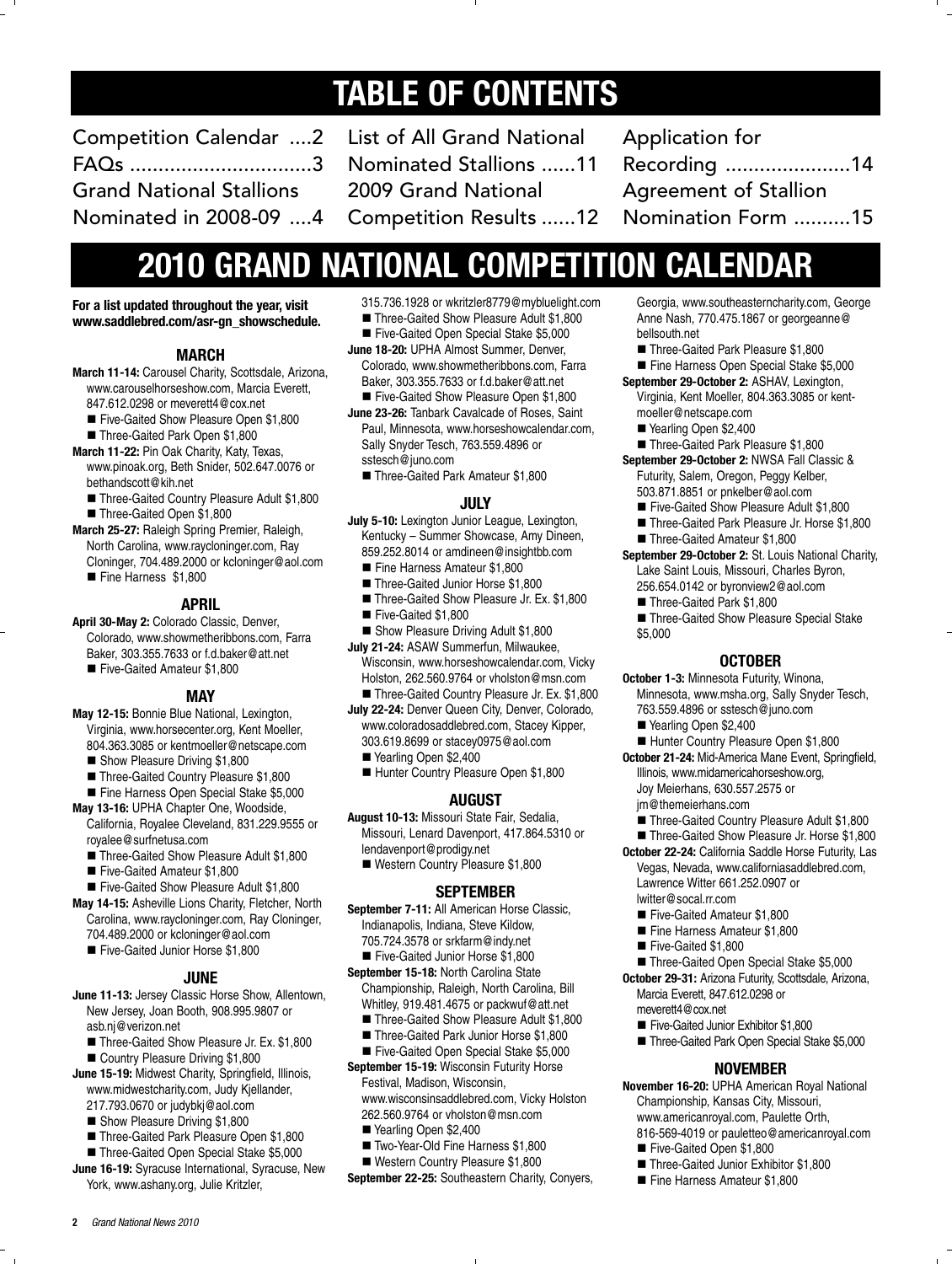### **FREQUENTLY ASKED QUESTIONS**

#### **How do I record a horse for ASR Grand National prize money?**

When ASR Grand National began in 1984, horses of any age, sired by any stallion, were eligible to be recorded in the program for a payment of \$250. In 1986, the rules for recording were changed, and only weanlings, sired by an ASR Grand National Nominated Sire were eligible for recording, at a fee of \$250, payable by November 30 of the weanling year.

Since that time, the fees have changed. Any aged horse by an ASR Grand National Nominated Sire is eligible for recording — \$250 fee for weanlings; \$500 fee for yearlings; \$750 fee for two-year-olds; \$1,000 fee for three-year-olds; and a \$1,500 fee for horses four years old and over. Payment of the recording fee makes a horse eligible immediately to win added prize money in a designated ASR Grand National class. So, if you own a horse that has never been recorded with ASR Grand National, and the horse is by an ASR Grand National Nominated Sire, and there is a ASR Grand National class in your area that suits your horse, you may want to record your horse prior to the show (minimum of 30 days) so that you too can compete for the ASR Grand National added prize money.

Payment of the recording fee does not make a stallion's get eligible for recording; the stallion must be nominated to ASR Grand National.

#### **How do I nominate a stallion to make his get eligible for recording in ASR Grand National?**

■ \$3,000 – For stallions not sired by a Grand National Nominated Sire and have not bred any mares or have bred 25 or more mares in 2009. ■ \$2,500 – For stallions sired by a Grand National Nominated Sire or already GN Recorded that have not bred any mares or have bred 25 or more mares in 2009. ■ \$1,500 – For stallions not sired by a Grand National Nominated Sire that have bred 11-24

mares in 2009. ■ \$1,000 – For stallions sired by a Grand

National Nominated Sire or already GN Recorded that have bred 11-24 mares in 2009. ■ \$750 - For stallions not sired by a Grand

National Nominated Sire that have bred 1-10 mares in 2009.

■ \$500 – For stallions sired by a Grand National Nominated Sire or already GN Recorded that have bred 1-10 mares in 2009.

The stallion owner must nominate the stal-

lion by November 30 of the foaling year to make the sire's weanlings of that year eligible at the \$250 recording fee. However, a stallion can be nominated at any time, whether for advertising purposes, or possibly to allow a yearling owner to get his horse in to show in the many regional ASR Grand National yearling classes that are offered each year. Once a stallion is nominated, he is also eligible to show and win added prize money in ASR Grand National designated classes.

#### **What is the prize money payout offered from ASR Grand National?**

In ASR Grand National yearling classes, five places are paid  $-$  1st = \$300, 2nd = \$200, 3rd = \$100, 4th = \$100, and 5th = \$100. In all other classes, pleasure and performance, three places are paid  $-$  1st = \$300, 2nd  $=$  \$200, and 3rd  $=$  \$100. For special stakes classes, three places are paid  $-1$ st = \$834,  $2nd = $500$ ,  $3rd = $334$ . Prize money will be awarded up through 8th place only.

Here is the really great part about ASR Grand National — you don't have to place first in the class to win! If the first three horses that placed in an ASR Grand National designated class are not ASR Grand National recorded, but the fourth place horse is ASR Grand National, then the fourth place horse becomes the first placing ASR Grand National recorded horse and wins the first place ASR Grand National prize money.

All Owners, Recorders, and Nominators must be active members (at the time of the competition) of ASHA to receive prize money.

#### **Are there additional payouts offered by ASR Grand National?**

Yes! The person who pays the fee to record a horse in ASR Grand National will receive a 1/3 payback every time the horse wins prize money from the ASR Grand National program. If the horse is sold, the original recorder will continue to receive this payback every time the horse places and wins money in a ASR Grand National class. This means once you record a horse, even though you may no longer own the horse, you will receive a check for 1/3 of whatever the recorded horse's ASR Grand National winnings are, whenever they happen, for the lifetime of the horse.

The nominator of a stallion earns the same 1/3 payback every time one of the Nominated

Sire's get wins ASR Grand National prize money. The more foals by the nominated sire recorded in ASR Grand National, the greater the sire nominator's earnings are likely to be.

If the nominated sire is sold, you continue to win ASR Grand National prize money. Since a nominated sire is also a recorded ASR Grand National show horse, the new owner would receive any prize money the stallion won by showing in a ASR Grand National class, but you would receive the 1/3 payback as the original recorder of the stallion. In addition, you, as the sire nominator, retain the right to 1/3 of the total winnings of the stallion's ASR Grand National recorded get, unless otherwise negotiated at the time of the sale.

#### **How is the prize fund established?**

The prize fund is made up of all the money collected from foal recordings. Total recording fees for 2009 foals will determine the prize money fund for 2010. In addition, any prize money not paid out in 2009 was added to the 2010 prize fund.

#### **How are the shows and classes selected?**

The criteria that helps us determine the schedule includes the classes that have been held in previous years from specific regions and input from the competitions hosting ASR Grand National classes. We try not to repeat the same class year after year in the same region to enable different owners to win the prize money from year to year. Since we are not able to offer a class in each division in every region of the country, we do try to give everyone a chance to show his or her ASR Grand National recorded horse at some point during the horse's show career.

#### **How do I know whether my horse is ASR Grand National recorded?**

If you are not sure whether your horse is ASR Grand National recorded, please check your ASR Certificate of Registration for ASR Grand National eligibility, the horse search feature on the ASHA Web site, or call the ASR office at (859) 259-2742.

If you have additional questions about the ASR Grand National program, please contact Patricia Edwards at (859) 259-2742, ext. 320, by fax at (859) 259-1628, or e-mail p.edwards@asha.net.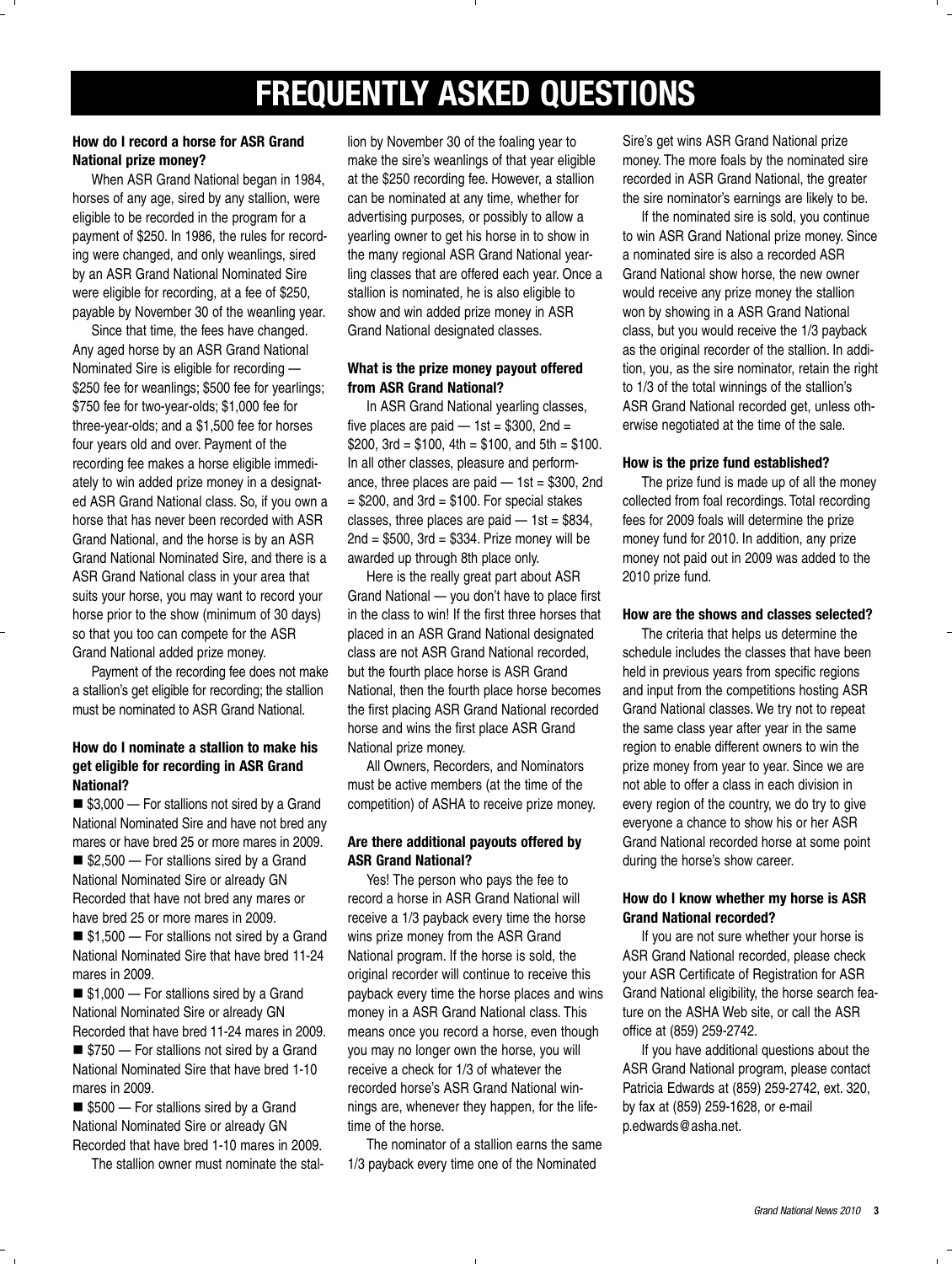### **ARROWHEAD'S ONCE IN A LIFETIME 111714**



*Worthy Son x Callaway's Alice Blue Gown* Chestnut; Foaled 6/30/2001 Bred by Randy G. Tabor, Scottsville, KY

**Nominator:** Barbara Goodman Manilow, Chicago, IL **Owner:** Barbara Goodman Manilow, Chicago, IL **Standing At:** Richard Obenauf Stable, 4420 Harts Road, Ringwood, IL 60072 **Contact:** Martina Obenauf, 815.675.6475, aladyfarm@aol.com **Show Record:** Arrowhead's Once In A Lifetime was not shown. **In The Stud:** From 17 Registered Get, Arrowhead's Once In A Lifetime has sired 1 futurity ribbon winner.

### **BESS NIGHT OUT 112691**



*CF First Night Out x Big Brown Bess* Bay; Foaled 6/17/2002 Bred by Susan Olcott, Fort Worth, TX

**Nominator:** Susan Olcott, Fort Worth, TX **Owner:** Susan Olcott, Fort Worth, TX **Standing At:** Copper Coin Farm, Simpsonville, KY **Contact:** Wendy Johnson, 502.722.5264 **Show Record:** Bess Night Out was not shown. **In The Stud:** Bess Night Out has sired 4 Registered Get.

### **BORN CONTENDER 109464**



*Attache's Born Believer x My Yorkshire Rose* Chestnut; Foaled 5/08/2000 Bred by Wade B. Fairey Jr., Rock Hill, SC

**Nominator and Owner:** Wade B. Fairey Jr., Rock Hill, SC **Standing At:** Alliance Stud LLC, Simpsonville, KY

**Contact:** Erin Yates, 502.722.0203, www.alliancestud.com

**Show Record:** 2004 Blue Ridge 3rd Fine Harness Jr; 2004 Asheville 4th Fine Harness Jr; et al.

**In The Stud:** From 23 Registered Get, he has sired 4 futurity ribbon winners. **Owner Comments:** Sire of multiple futurity winners, his young get are hitting the show ring in performance this spring.

### **GOLDSTONE'S FLIGHT 104519**



*Flight Time Gold x Conestoga's Silhouette* Palomino; Foaled 2/23/1996 Bred by Shelley Welch, Hinkley, CA

Photo by Casey McBride

Bebe Olcott

**Nominator:** A. J. Jenkins, Flagstaff, AZ

**Owner:** A. J. Jenkins, Flagstaff, AZ

**Standing At:** A. J. Jenkins, Flagstaff, AZ

**Contact:** A. J. Jenkins, 928.773.0891, ajshowhorse@peoplepc.com **Show Record:** 2003 Carousel 3rd 3G Park Amateur & 3rd 3G Park Jr/Novice;

2004 Scottsdale Charity 4th 3G Park Open; et al.

**In The Stud:** From 2 Registered Get, Goldstone's Flight has sired 1 futurity ribbon winner.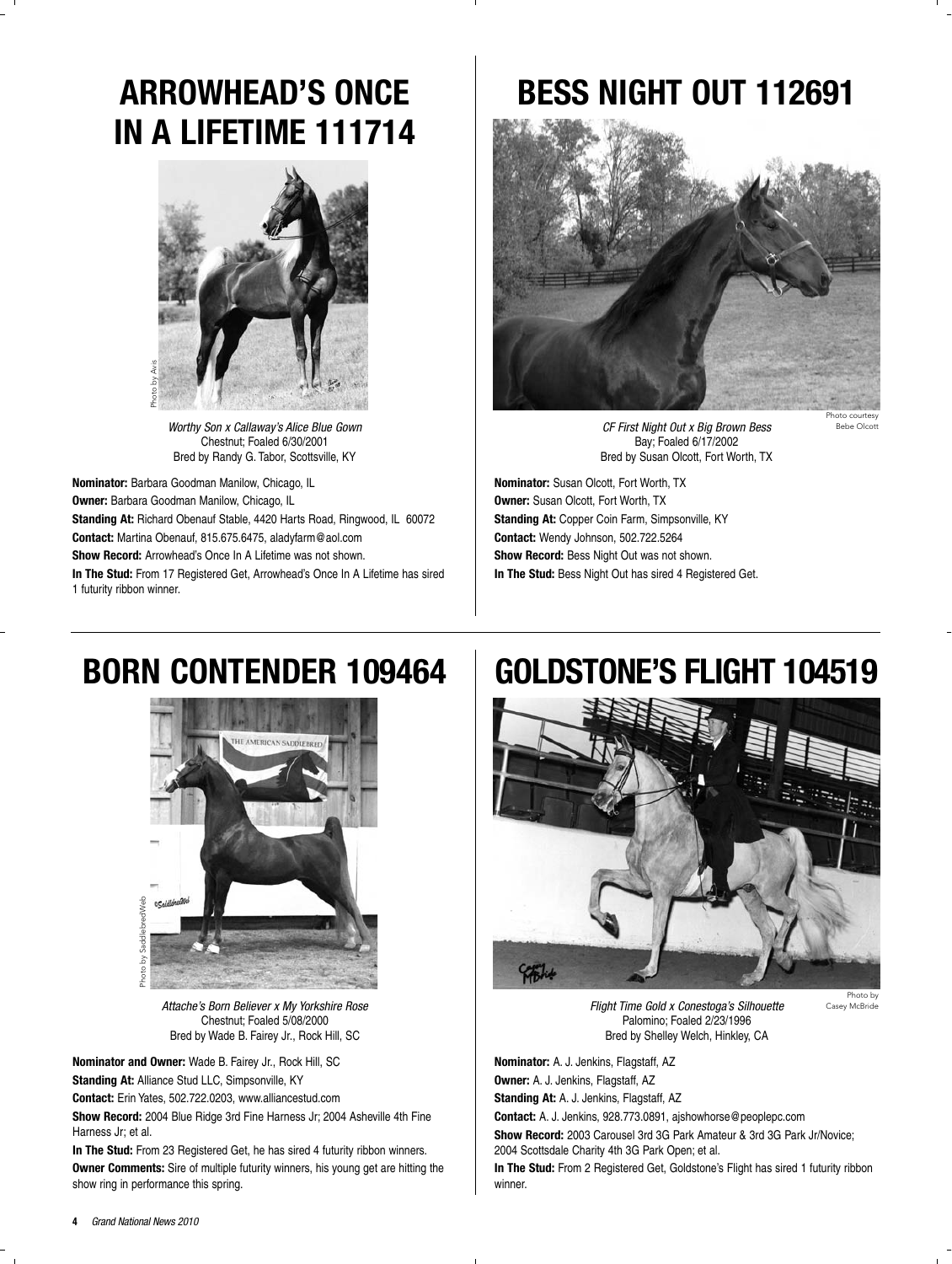### **GOTHIC REVIVAL 112453**



*Revival x Allusion* Chestnut; Foaled 6/02/2002 Bred by Sunrise Stables, Inc., Versailles, KY

**Nominator and Owner:** Tri-Color Saddlebreds LLC, Louisville, KY **Standing At:** Sunrise Stables, Versailles, KY

**Contact:** Melissa Moore, 859.873.9129 or 859.533.6225, mmoore8059@aol.com, www.gothicrevival.com or www.sunrisestables.com

**Show Record:** 11 wins, 1 KSF win, including 2009 Rock Creek & KY Spring Premier Fine Harness Amateur CH; 2006 Lex Jr League Fine Harness Amateur; 2005 KSF Fine Harness 3yo Stallion/Gelding; et al.

**In The Stud:** Gothic Revival has sired 14 Registered Get.

### **HARLEM'S FRIENDLY CONVERSATION 104807**



*CHHarlem Town x Conversationalist* Black; Foaled 4/10/1997 Bred by Paul Hamilton, Springfield, KY

**Nominator and Owner:** Happy Valley Stables, Inc., Rossville, GA **Standing At:** Happy Valley Stables, Inc., Rossville, GA **Contact:** Marion Hutcheson, 706.820.1830

**Show Record:** 1 win, 1 KSF win; 1999 KSF Fine Harness 2yo Stallion/Gelding Stake. **In The Stud:** From 52 Registered Get, Harlem's Friendly Conversation has sired 3 KSF ribbon winners with 3 ribbon winners (1st-8th). **Owner Comments:** Sire of Reserve World's Champion Kalarama's Delightful.

## **I'M A LUCKY CHARM 110087**



*Santana's Charm x (SA) Studcor Her Royal Highness* Chestnut; Foaled 4/08/2000 Bred by Bridget Mills Parker, Versailles, KY

Photo courtesy Mike Roberts Stables

**Nominator:** Middendorf Farms, Rocheport, MO **Owner:** Middendorf Farms, Rocheport, MO

**Standing At:** Mike Roberts Stables, Columbia, MO

**Contact:** Middendorf Farms/Mike Roberts, 573.445.3333 or 573.491.4182

**Show Record:** 34 wins, including 2009 American Royal Fine Harness State Restricted; OK Centennial 3G Park Open & 3G Park CH; St. Louis Fine Harness Open & Fine Harness CH; et al.

**In The Stud:** From 15 Registered Get, I'm A Lucky Charm has sired 1 futurity ribbon winner.

### **I'M LOOKIN' FOR YOU 118406**



*Roseridge Heir x Worthy Fun* Chestnut; Foaled 5/30/2005 Bred by Randy G. Tabor, Scottsville, KY

**Nominator:** L. Kaye Bowles-Durnell, Louisville, KY **Owner:** L. Kaye Bowles-Durnell, Louisville, KY

**Standing At:** Ed Cockriel Stables, Lexington, KY

**Contact:** Ed Cockriel, 859.351.2258, cockrielstables@windstream.net

**Show Record:** 5 wins, including 2009 Boone County Fair 5G CH; Shelbyville 5G Junior; 2008 Dayton 5G CH & UPHA 5G.

**In The Stud:** The first foals of I'm Lookin' For You were due in 2009.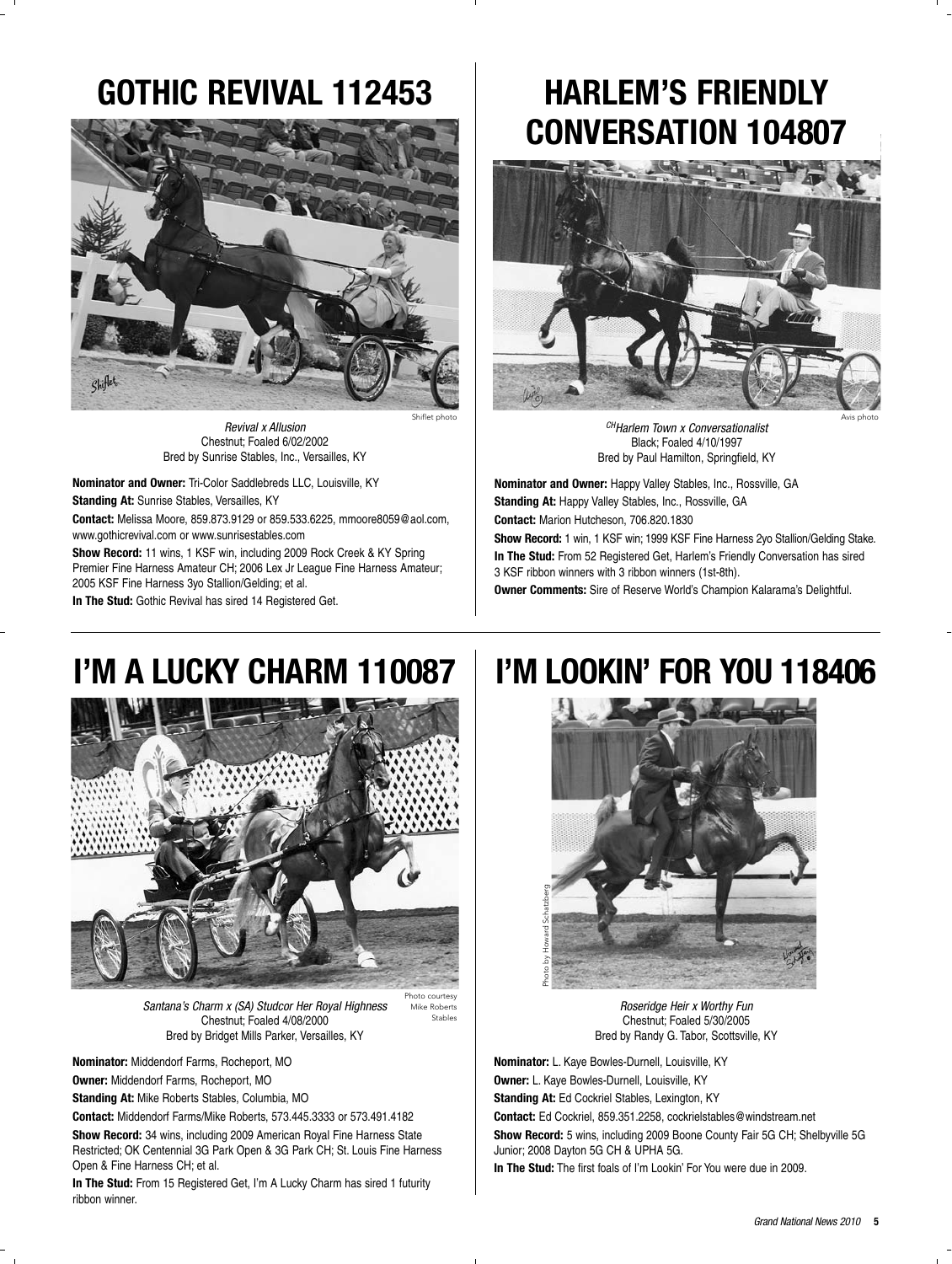### **I'M THE PRINCE 103847**



*Merchant Prince x Crowned* Chestnut; Foaled 3/24/1996 Bred by Happy Valley Stables, Inc., Rossville, GA

**Nominator and Owner:** Happy Valley Stables, Inc., Rossville, GA **Standing At:** Happy Valley Stables, Inc., Rossville, GA **Contact:** Marion Hutcheson, 706.820.1830

**Show Record:** 1998 KSF 2nd Fine Harness 2yo Stallion/Gelding Stake; 2000 ASR Sweepstakes 3rd 4yo Fine Harness; et al.

**In The Stud:** From 59 Registered Get, I'm The Prince has sired 7 KSF ribbon winners with 20 ribbon winners (1st-8th), 1 CH, and 8 futurity ribbon winners. **Owner Comments:** Sire of World's Grand Champion CHGrande Gil.

### **MAGIC'S MERLIN 100507**



*Queen's Hot Fudge Sundae x Uptown's Magic Lady* Bay/White; Foaled 8/4/1994 Bred by Merrilee Ritter, Bergen, NY

Photo courtesy Merrilee Ritter

Krame

**Nominator:** Merrilee Ritter, Bergen, NY **Owner:** Merrilee Ritter, Bergen, NY **Standing At:** Secret's Place, Bergen, NY **Contact:** Merrilee Ritter, 585.768.7892, merrilee@localnet.com **Show Record:** Magic's Merlin was not shown. **In The Stud:** Magic's Merlin has sired 19 Registered Get. **Owner Comments:** His foals have performed very well for their owners, and he has several sons standing at stud.

### **MAGICAL ME 111421**



*I'm The Prince x Makin' Magic* Black; Foaled 3/23/2001 Bred by Happy Valley Stables, Inc., Rossville, GA

**Nominator and Owner:** Happy Valley Stables, Inc., Rossville, GA **Standing At:** Happy Valley Stables, Inc., Rossville, GA **Contact:** Marion Hutcheson, 706.820.1830

**Show Record:** 2002 Kentucky Futurity 3rd Yearling Open. **In The Stud:** From 11 Registered Get, Magical Me has sired 1 KSF ribbon winner with 2 ribbon winners (1st-8th) and 2 futurity ribbon winners. **Owner Comments:** Sire of Stakes and Futurity winners.

### **MATCHBOX TWENTY 106326**



*Desert's Supreme Admiral x Auburn* Chestnut; Foaled 4/23/1998 Bred by Louise Dearmore/James Ashton, Valley Center, KS Randy & Rhonda

**Nominator:** Alan Burnison, Farley, IA **Owner:** Randy &/or Rhonda Kramer, Farley, IA **Standing At:** R Circle K Stables, Dyersville, IA **Contact:** Randy Kramer, 563.213.3304 **Show Record:** Matchbox Twenty was not shown. **In The Stud:** From 43 Registered Get, Matchbox Twenty has sired 27 futurity ribbon winners.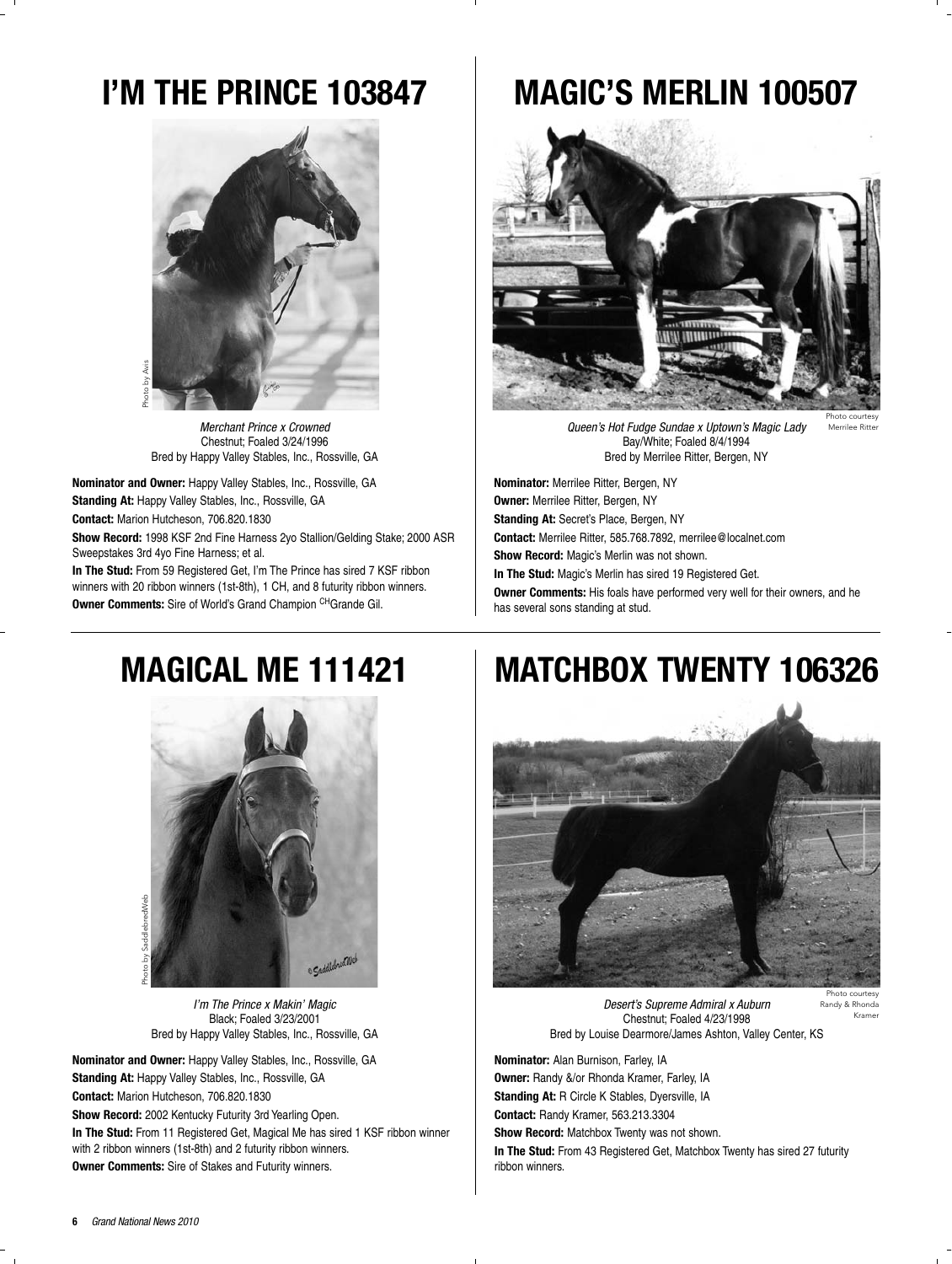### **ONLY IF YOU'RE LUCKY 113111**



*Worthy's One And Only x Glenn's Putting On The Ritz* Chestnut; Foaled 1/26/2003 Bred by Ellen LaMont, Derby, KS

**Nominator:** Ellen LaMont, Derby, KS

**Owner:** Llerrem Farms LLC & LaMont Stable, Derby, KS

**Standing At:** LaMont Stable, Derby, KS

**Contact:** Ellen LaMont, 316.788.3186, elamont2@aol.com, www.lamontstable.com **Show Record:** 4 wins, including 2005 CO Futurity 2yo CH; KS Futurity 2yo Under Saddle; 2003 CO Futurity Weanling CH; et al.

**In The Stud:** From 3 Registered Get, Only If You're Lucky has sired 3 futurity ribbon winners.

### **OSCAR DE LA RENTA 110248**



*Designed x Simply Furious* Bay; Foaled 3/6/2001 Bred by Judy & Roy Werner, Waterloo, IL

**Nominator:** Stone Ridge Equine Care LLC, Evansville, IN **Owner:** Stone Ridge Equine Care LLC, Evansville, IN **Standing At:** Stone Ridge Equine Care LLC, Evansville, IN **Contact:** R. H. or Linda Stone, 812.867.7330, stoneridgeequine@msn.com **Show Record:** Oscar De La Renta was not shown. **In The Stud:** From 33 Registered Get, Oscar De La Renta has sired 1 KSF ribbon winner with 2 ribbon winners (1st-8th) and 4 futurity ribbon winners.

**Owner Comments:** Transported semen available. Breeding fee is \$1,500 LFG.

### **RED HAWK RED HAWK 110029**



*Periaptor x I Did, I Did* Chestnut; Foaled 3/3/2000 Bred by Rob &/or Jackie Tanner, Versailles, KY

**Nominator:** Lori Schmidt, Rutledge, GA

**Owner:** Lori Schmidt & Bill Schoeman, Rutledge, GA

**Standing At:** Bill Schoeman Stables, Lexington, GA

**Contact:** Bill Schoeman, 706.614.1335, lori.schmidt@hp.com

**Show Record:** 10 wins, including 2009 JD Massey 5G CH; Southeastern Charity 5G Stake; 2008 ASAC 5G CH; et al. 5 reserves, including 2008 KSF 2nd 5G Stallion Stake. **In The Stud:** From 20 Registered Get, Red Hawk Red Hawk has sired 2 KSF ribbon winners with 3 ribbon winners (1st-8th) and 1 futurity ribbon winner.

### **SEAFORTH'S BILLION HEIR 114915**



*Supreme Heir x CHRejoice* Chestnut; Foaled 4/4/2002 Bred by Dr. or Mrs. Donald Petit, La Canada, CA

**Nominator:** William Field, Simpsonville, KY **Owner:** William Field, Simpsonville, KY **Standing At:** Willowbank Farm, Simpsonville, KY **Contact:** Joan Lurie, 502.722.8073, w8073@aol.com **Show Record:** Seaforth's Billion Heir was not shown. **In The Stud:** From 35 Registered Get, Seaforth's Billion Heir has sired 1 KSF ribbon winner with 1 ribbon winner (1st-8th) and 5 futurity ribbon winners.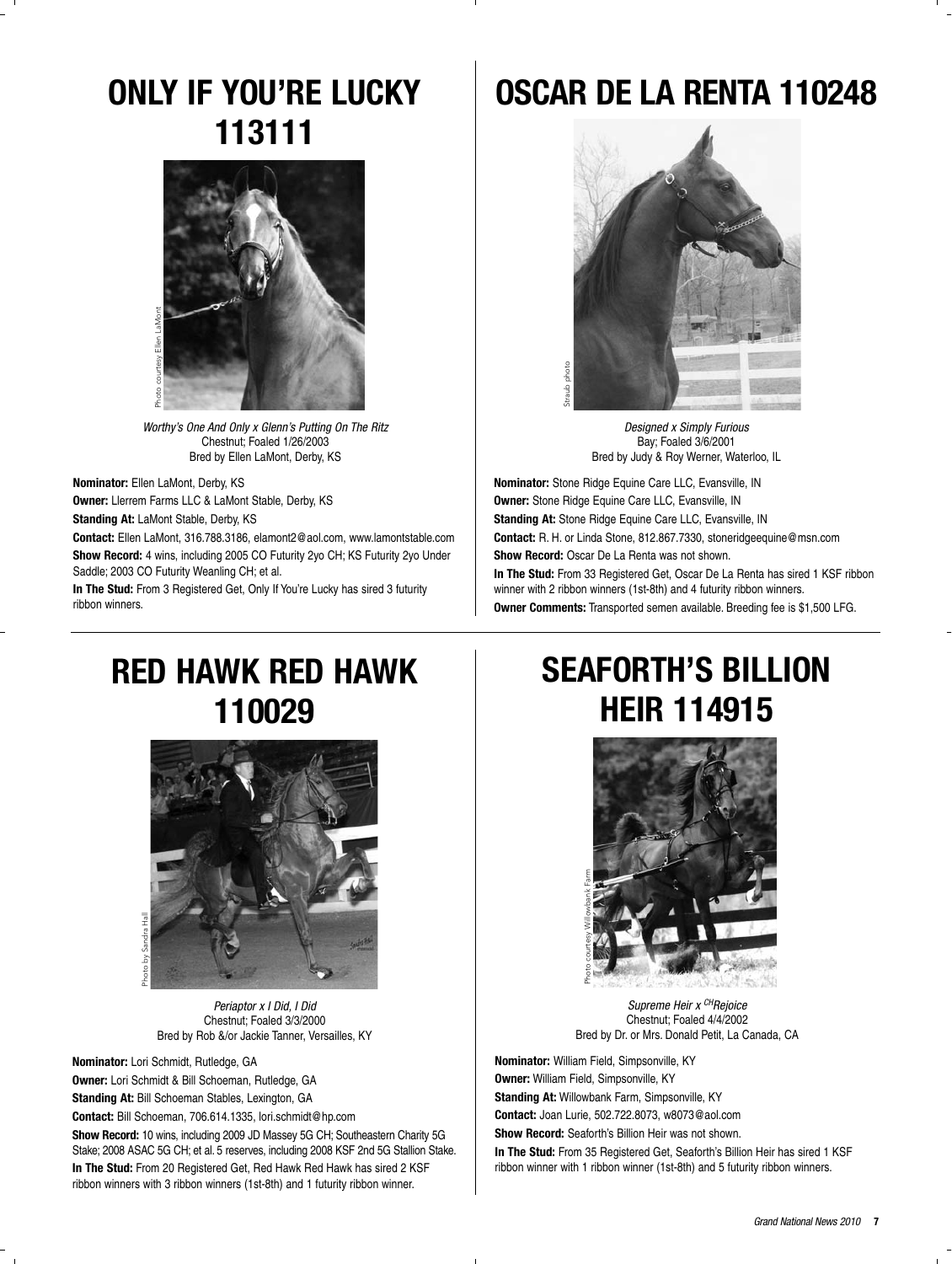### **SPOTZ SENSATION 110992**



*RA Hot Every Nite x Aurora Lites* Black/White; Foaled 5/18/2001 Bred by Kit Calafato, Roseburg, OR

**Nominator:** Cynthia S. Harvey, Strum, WI **Owner:** Cynthia S. Harvey, Strum, WI **Standing At:** Clear Creek Arabians, Strum, WI **Contact:** Cynthia S. Harvey, 715.210.5371, clearcreekarabians@yahoo.com or www.clearcreekarabians.com

**Show Record:** Spotz Sensation was not shown.

**In The Stud:** Spotz Sensation has sired 10 Registered Get.

### **STORM THE HEAVENS 104186**



*Wind Storm x Atta Girl!* Chestnut; Foaled 4/19/1996 Bred by Joan A. Smith, Lexington, KY

Photo courtesy Melissa Johnson & Joan Smith

**Nominator and Owner:** Joan Addison Smith, Louisville, KY **Standing At:** Mallard Farm, Georgetown, KY **Contact:** Melissa Johnson, 502.316.2723, jasmith2@ix.netcom.com **Show Record:** Storm The Heavens was not shown. **In The Stud:** The first foals of Storm The Heavens were due in 2009. **Owner Comments:** We are very pleased with his foals. They are correct, athletic, attractive, and have good attitudes.

### **THE KNIGHT'S REFLECTION 116062**



*Black Knight On Broadway x Lifetime Revival* Black; Foaled 2/21/2005 Bred by Georgia Knowlen, Tenino, WA

**Nominator and Owner:** Kit Calafato, Roseburg, OR

**Standing At:** Spotz Farm, Roseburg, OR

**Contact:** asbpinto@aol.com or www.spotzsaddlebredpintos.com

**Show Record:** 3 wins, including: 2007 Northwest Futurity 2yo In Hand; 2006 Northwest Futurity Yearling Colts; et al.

**In The Stud:** From 13 Registered Get, The Knight's Reflection has sired 3 futurity ribbon winners.

**Owner Comments:** See website for photos, videos and nominations.

### **THE WISH CARD 96796**



*Attache x Sultan's Shooting Star* Liver Chestnut; Foaled 6/15/1991 Bred by GKW, Inc., Simpsonville, KY

**Nominator and Owner:** Sue P. Nifong, Winston Salem, NC **Standing At:** Silverlin Farm, Winston Salem, NC **Contact:** Sue Nifong, 336.764.3424, suenifong@aol.com **Show Record:** 1992 SummerFun 2nd Yearling Open; WI Futurity 2nd Yearling CH; et al. **In The Stud:** From 20 Registered Get, The Wish Card has sired 5 KSF ribbon winners with 8 ribbon winners (1st-8th) and 5 futurity ribbon winners. **Owner Comments:** The Wish Card has had a limited breeding career. He has produced top ribbon winners at Louisville as well as Jackpot and futurity state champions.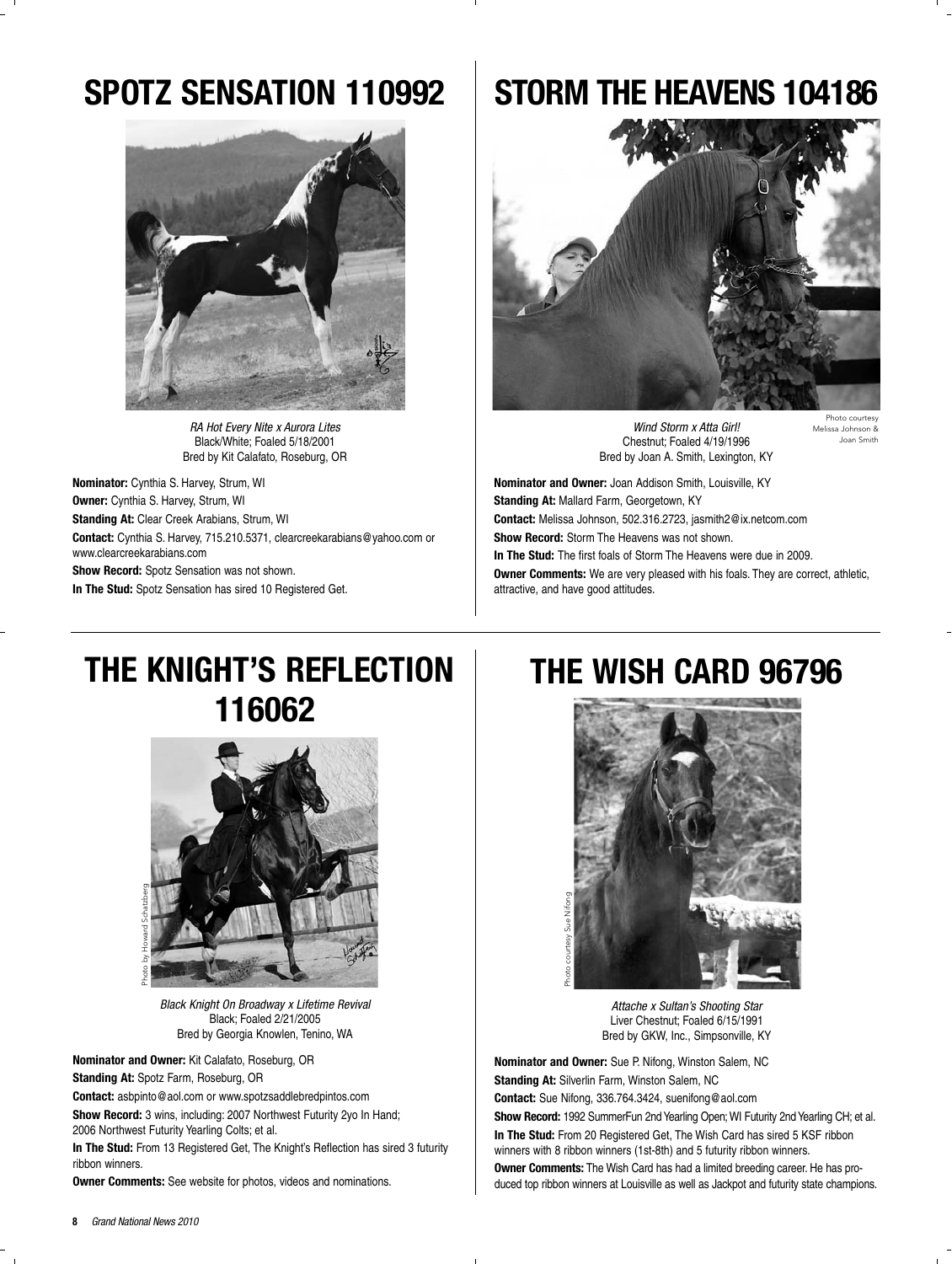### **TIZNOW 114277**



*The Irish Connection x Ragtime Blues* Chestnut; Foaled 3/25/1996 Bred by Joel Kenneth Garrett, D.V.M., Fayetteville, NC

**Nominator:** Dr. Brian Garrett, Fayetteville, NC **Owner:** Dr. Joel K. Garrett or Dr. Brian Garrett, Fayetteville, NC **Standing At:** Windsor Farm, Linden, NC **Contact:** Dr. Brian Garrett, 910.624.9017, or Mike Brannon, 724.344.2750, wfsaddlebreds@aol.com or www.windsorfarmsaddlebred.com **Show Record:** 4 wins, including 2006 JD Massey Fine Harness Open & Fine Harness CH; NC State Championship Fine Harness Amateur; et al. **In The Stud:** Tiznow has sired 24 Registered Get.

### **VANITY PALACE 96908**



*Sultan's Great Day x Hope Eternal* Black; Foaled 3/5/1992 Bred by May C. Howard or Joe Sysel, Lee's Summit, MO

**Nominator:** Tara M. Perkins, Zimmerman, MN **Owner:** Tara M. Perkins, Zimmerman, MN **Standing At:** Perquestiran Acres, Zimmerman, MN **Contact:** Tara Perkins, 763.238.9680, perquestrian@aol.com, www.perquestrianacres.com

**Show Record:** Vanity Palace was not shown.

**In The Stud:** From 12 Registered Get, Vanity Palace has sired 1 KSF ribbon winner with 7 ribbon winners (1st-8th) and 2 futurity ribbon winners.

### **WINSDOWN WESTINGHOUSE 113822**



*Winsdown Hi Octane x Harbor's Natural Light* Chestnut; Foaled 4/19/2003 Bred by Louise C. Gilliland Trust, McAlester, OK

**Nominator:** Louise C. Gilliland, McAlester, OK

**Owner:** Louise C. Gilliland Trust, McAlester, OK

**Standing At:** Winsdown Farm, McAlester, OK

**Contact:** Louise Gilliland, 918.546.2279, winsdown@cherokeetel.com or www.winsdown.com

**Show Record:** Winsdown Westinghouse was not shown.

**In The Stud:** From 38 Registered Get, Winsdown Westinghouse has sired 2 KSF ribbon winners with 3 ribbon winners (1st-8th) and 28 futurity ribbon winners.

#### **A PERFECT CHARM 115732**

*Santana's Charm x Elegant Sky* Chestnut; Foaled 5/17/2004 Bred by Pleasants Valley Stable, Vacaville, CA **Nominator:** Pleasants Valley Stable, Vacaville, CA **Owner:** Pleasants Valley Stable, Vacaville, CA **Show Record:** A Perfect Charm was not shown. **In The Stud:** A Perfect Charm has sired 1 Registered Get.

#### **ABSOLUTE STARHEART 106167**

*Attache's Absolute x SLS The Look Of Love* Chestnut; Foaled 2/27/1998 Bred by Jan Burden or Don Schilling, Pleasant Hill, MO **Nominator:** Jan Burden or Don Schilling, Pleasant Hill, MO **Owner:** Jan Burden or Don Schilling, Pleasant Hill, MO **Show Record:** 8 wins, including: 2007

MO State Fair 5G Open Stallion/Gelding & 5G Open; 2006 MO State Fair 5G CH & 5G Open Stallion/Gelding; 2004 American Royal 5G State Restricted CH; et al. **In The Stud:** From 25 Registered Get, Absolute Starheart has sired 29 winners with 92 ribbons (1st-8th), and 8 futurity ribbon winners.

#### **APOLLO SAIL'N ROUND THE MOON 111042**

*Sailor's Alaska Glacier Gold x Desert's Chief Happiness* Palomino; Foaled 5/7/2001 Bred by Glen &/or Shirley Coulson **Nominator:** Lynne Trenery, Chino Valley, AZ **Owner:** Lynne Trenery, Chino Valley, AZ **Show Record:** 3 reserves, including 2005 Scottsdale Charity 2nd 3G Park Junior/Novice; 2005 Flagstaff 2nd Fine Harness Open & 2nd Fine Harness CH. **In The Stud: From 2 Registered Get.** Apollo Sail'n Round The Moon has sired 1 futurity ribbon winner.

#### **AT NIGHT 114041**

*CF First Night Out x Fancy Bloomer* Black; Foaled 2/24/2003 Bred by Blythewood Farms LLC, Cleveland, TN **Nominator:** Blythewood Farms LLC,

Cleveland, TN **Owner:** Blythewood Farms LLC,

Cleveland, TN

**Show Record:** 5 wins and 1 KSF win, including: 2007 AL Charity Fine Harness Jr; 2006 JD Massey & Southeastern Charity UPHAFH; 2005 KY Fut 2yo Fine Harness; et al. 3 reserves: 2007 KSF 2nd Fine Harness Jr S/G; 2006 ASR Sweeps 2nd 3yo Fine Harness; 2004 KY Futurity 2nd Yearling Open.

**In The Stud:** At Night has sired 8 Registered Get.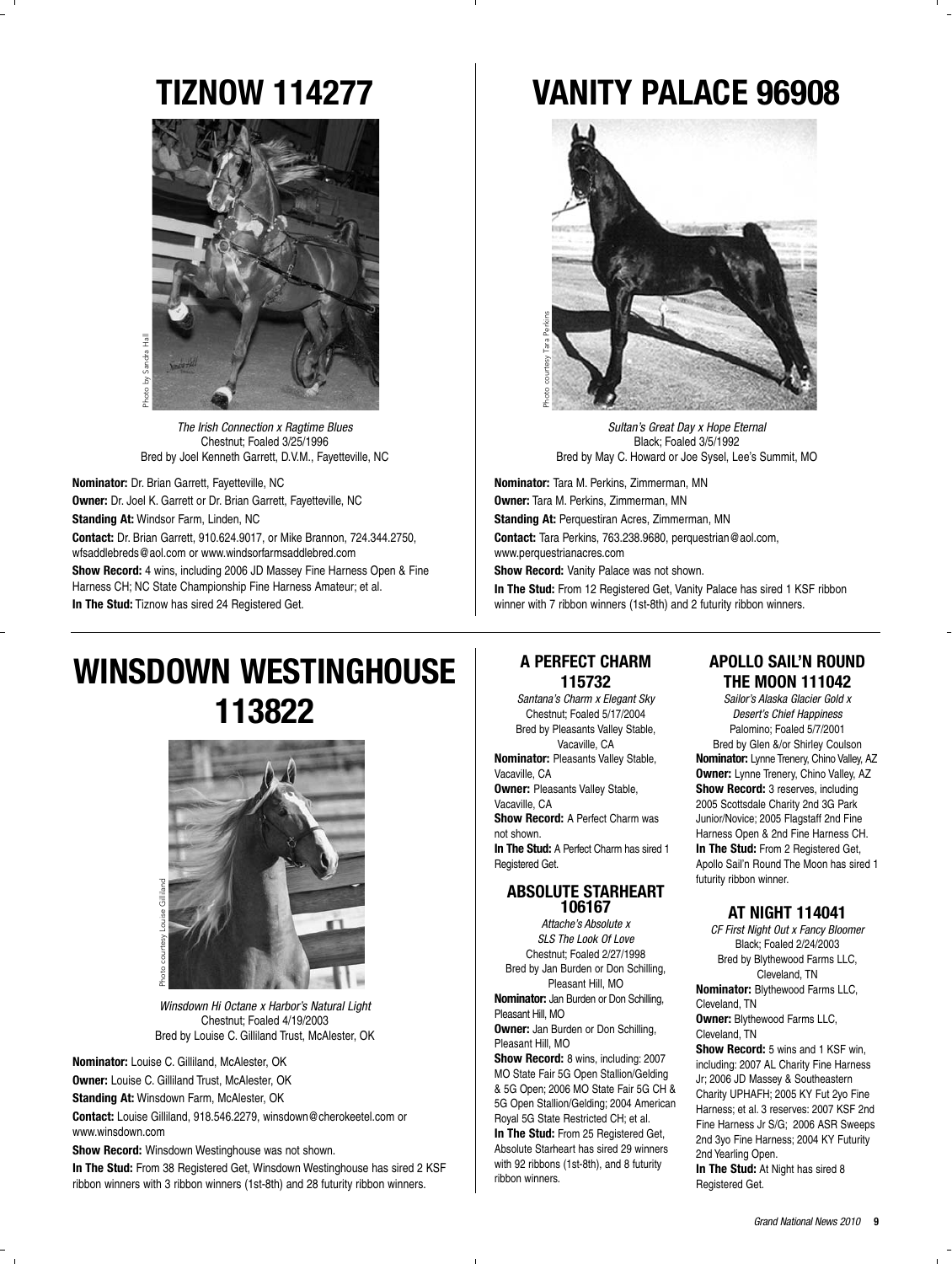#### **AVANT 91713**

*CHFoxfire's Prophet x Bi Mi Charm Of The Shadows* Black; Foaled 3/24/1989

Bred by Linda Johnson, Lexington, KY **Nominator:** Don Deardorff, Molalla, OR

**Owner:** Don Deardorff, Molalla, OR

**Show Record:** 13 wins, including 1993 C-Fair Fine Harness Jr; NW Fall Classic Fine Harness Jr & CH; OR State Fair Fine Harness Open & CH; Showcase of the West Fine Harness Jr; 1992 Monterey Spring UPHA Fine Harness; et al.

**In The Stud:** From 77 Registered Get, Avant has sired 2 KSF ribbon winners with 8 ribbons (1st-8th), 1 CH, and 39 futurity ribbon winners.

#### **BLACK KNIGHT ON BROADWAY 108819**

*Quivarro x Broadway Julia* Black; Foaled 3/03/2000

Bred by Georgia Knowlen, Tenino, WA **Nominator:** Georgia Knowlen, Tenino, WA **Owner:** Georgia Knowlen, Tenino, WA **Show Record:** 12 wins, including: 2007 C-Fair 3G CH & 3G Open; NW Fall Classic 3G Open; 2006 NW Fall Classic 3G Open & 3G CH; et al.

**In The Stud:** From 22 Registered Get, Black Knight On Broadway has sired 1 KSF ribbon winner with 1 ribbon (1st-8th) and 14 futurity ribbon winners.

#### **BORA BORA 111617**

*Oceanfront x Mia's Time* Chestnut; Foaled 3/29/2001 Bred by Nona D. Scoville, Marblehead, MA **Nominator:** Kenny Catron Jr., Jamestown, KY **Owner:** Kenny Catron Jr., Jamestown, KY **Show Record:** Bora Bora was not shown. **In The Stud:** Bora Bora has sired 23 Registered Get.

#### **(SA) CALIF FIRST NIGHT OUT 118948**

*(SA) Enja Hell-Of-A-Nite x (SA) Majel's Autumn Love* Chestnut; Foaled 10/22/2000 Bred by G. P. Reyneke, South Africa **Nominator:** Elisabeth Goth LLC, Lebanon, KY **Owner:** David B. Rudder, Lexington, KY **Show Record:** 5 wins, 1 KSF win, including 2008 KSF 5G Stallion Stake; Harrodsburg 5G Limit; 2007 American Royal 5G Stallion; et al.

**In The Stud:** From 7 Registered Get, (SA) Calif First Night Out has sired 1 KSF ribbon winner and 1 futurity ribbon winner.

#### **CAMRON FLIGHT 90080**

*High Yield x Flight Sensation* Chestnut; Foaled 1/06/1988 Bred by D. or P. Richardson, Sisters, OR **Nominator:** April Jule Plummer, D.V.M., Clatskanie, OR **Owner:** April Jule Plummer, D.V.M., Clatskanie, OR **Show Record:** Camron Flight was not shown. **In The Stud:** From 10 Registered Get, Camron Flight has sired 1 futurity ribbon winner.

#### **COUNTY TREASURE 112716**

*Rare Treasure x Restless Phi* Bay; Foaled 5/08/2002 Bred by Lakeview Farms, Washington, PA **Nominator:** Alan R. Raun, D.V.M., Cumming, IA **Owner:** Alan R. Raun, D.V.M., Cumming, IA **Show Record:** County Treasure was not shown. **In The Stud:** From 63 Registered Get, County Treasure has sired 2 KSF ribbon winners with 3 ribbons (1st-8th) and 9 futurity ribbon winners.

#### **EXPLODENT 114767**

*RA Hot Every Nite x Tropical Rose* Black; Foaled 5/27/2004 Bred by Kit Calafato, Roseburg, OR **Nominator:** Kimberly Talabay-Haemker, Munster, IN **Owner:** Kimberly Talabay-Haemker, Munster, IN **Show Record:** Explodent was not shown. **In The Stud:** Explodent has sired 3 Registered Get.

#### **HARLEM'S HOT GOLD 112079**

*Broadway's Hot Shot x Josepha* Golden; Foaled 4/03/2002 Bred by Mr. or Mrs. Leon Lange, Onslow, IA **Nominator:** Paddy Bates, Dexter, MI **Owner:** Paddy Bates, Dexter, MI **Show Record:** 1 win, including 2009 Fine Harness Jr/Limit. 2 reserves, including 2007 ASHAM 2nd Fine Harness Open; et al. **In The Stud:** From 5 Registered Get, Harlem's Hot Gold has sired 4 futurity ribbon winners.

#### **HARLEM'S MR. BIG 118092**

*Bi Mi World Premier x Harlem's In The Spotlight* Chestnut; Foaled 3/12/2006 Bred by Dwight &/or Kathleen Wright, Springfield, KY **Nominator:** Greg Oatts, Hopkinsville, KY **Owner:** Greg Oatts, Hopkinsville, KY **Show Record:** Harlem's Mr. Big was not shown. **In The Stud:** Harlem's Mr. Big has sired 1 Registered Get.

#### **JG A LUCKY DREAM 115344**

*JG Key To Your Dreams x A Lucky Lady* Chestnut/White; Foaled 4/24/2004 Bred by Deen Walsh, Stevensville, MT **Nominator:** Robin Taylor, Phoenix, AZ **Owner:** Robin Taylor &/or Thomas Dehn, M.D., Phoenix, AZ **Show Record:** 2009 AZ Futurity 3rd Country Western Pleasure; 2008 Carousel Charity 3rd Fine Harness Junior; et al.

**In The Stud:** JG A Lucky Dream has sired 1 Registered Get.

#### **MADEIRA'S CARAMAC 110571**

*Madeira's Denmark x Caramac's Magic* Chestnut; Foaled 4/29/1998 Bred by Albert J. Alexander, Albuquerque, NM **Nominator:** Dr. Albert J. Alexander, Harrodsburg, KY **Owner:** Dr. Albert J. Alexander, Harrodsburg, KY **Show Record:** Madeira's Caramac was not shown. **In The Stud:** From 34 Registered Get, Madeira's Caramac has sired 7 KSF ribbon winners with 14 ribbon winners (1st-8th).

#### **MAPLE CREEK'S REBEL 113114**

*Harlem's Black Diamond x Rebel Waltz* Black; Foaled 4/30/2002 Bred by Benjamin Graber, Grabill, IN **Nominator:** Jamie Hardison, Tarboro, NC **Owner:** Jamie Hardison, Tarboro, NC **Show Record:** 2009 NC State Championship 3rd Fine Harness Amateur & 6th Fine Harness CH. **In The Stud:** Maple Creek's Rebel has sired 4 Registered Get.

#### **SAILOR'S ALASKA GLACIER GOLD 102155**

*Desert's Supreme Admiral x Hallmark's Princess* Palomino; Foaled 1/17/1994 Bred by Desert Oasis Ranch, Inc., Chandler, AZ **Nominator:** Carri Larson, Bow, WA **Owner:** Carri Larson, Bow, WA

**Show Record:** Sailor's Alaska Glacier Gold was not shown. **In The Stud:** From 17 Registered Get, Sailor's Alaska Glacier Gold has sired 1 futurity ribbon winner.

#### **SAMUR 110051**

*Roseridge Heir x Worthy Moment* Chestnut; Foaled 7/29/1999 Bred by Randy G. Tabor, Scottsville, KY **Nominator:** J. Patrick Holahan, Lebanon, PA **Owner:** J. Patrick Holahan &/or Waterford Farms LLC, Lebanon, PA **Standing At:** Willowbank Farm, Simpsonville, KY **Contact:** Joan Lurie, 502.722.8073

**Show Record:** 2 wins, including 2005 ASHAV Fine Harness Open & Fine Harness CH. **In The Stud:** Samur has sired 20 Registered Get.

#### **SCARAB ONE 113693**

*Warhawk's Roho x CHT's Joker's Wild* Chestnut; Foaled 5/24/2003 Bred by Betty Lou Herter, Prattsburgh, NY 14873 **Nominator:** Betty Lou Herter, Prattsburgh, NY **Owner:** Betty Lou Herter, Prattsburgh, NY **Show Record:** Scarab One was not shown. **In The Stud:** Scarab One has sired 6 Registered Get.

#### **SHAMROCK'S FIRESTARTER 108733**

*Shamrock Santana x Dance With Desiera* Black; Foaled 2/24/2000 Bred by Vickie Keatley/Jennie Graham, Athens, WV

**Nominator:** Leslie &/or Mike Knick, Fishersville, VA **Owner:** Leslie &/or Mike Knick, Fishersville, VA **Show Record:** 5 wins, including 2005 Bonnie Blue 3G Park Open; 2003 ASHAV UPHA Fine Harness; 2002 Roanoke Fine Harness 2yo; et al.

**In The Stud:** From 8 Registered Get, Shamrock's Firestarter has sired 1 futurity ribbon winner.

#### **SOVRAN'S IMPRESARIO 106351**

*Sultan's Black Sovran x Victory's Black Rose S.L.* Black; Foaled 5/26/1998 Bred by Donald & Donna Nabors, Oconomowoc, WI **Nominator:** Deanna C. Miller, Howard, OH **Owner:** Deanna C. Miller, Howard, OH **Show Record:** Sovran's Impresario was not shown. **In The Stud:** From 30 Registered Get, Sovran's Impresario has sired 2 futurity ribbon winners.

#### **SPOTZ SUPREME 106083**

*PF To The Max x The Chorus Girl* Bay/White; Foaled 6/6/1997 Bred by Kit Calafato, Roseburg, OR **Nominator:** Candy Amos, Loomis, CA **Owner:** Candy Amos, Loomis, CA **Show Record:** Spotz Supreme was not shown. **In The Stud:** Spotz Supreme has no Registered Get.

#### **TROPICAL THUNDER & LIGHTNING 102495**

*Mt. Zion's Rhema x Remember Tropical Gale* Black/White; Foaled 5/22/1995 Bred by Janeen McAtee, Bellingham, WA **Nominator:** Carolyn Rice Haselhuhn, Eddyville, IA **Owner:** Carolyn Rice Haselhuhn, Eddyville, IA **Show Record:** Tropical Thunder & Lightning was not shown.

**In The Stud:** From 21 Registered Get, Tropical Thunder & Lightning has sired 3 futurity ribbon winners.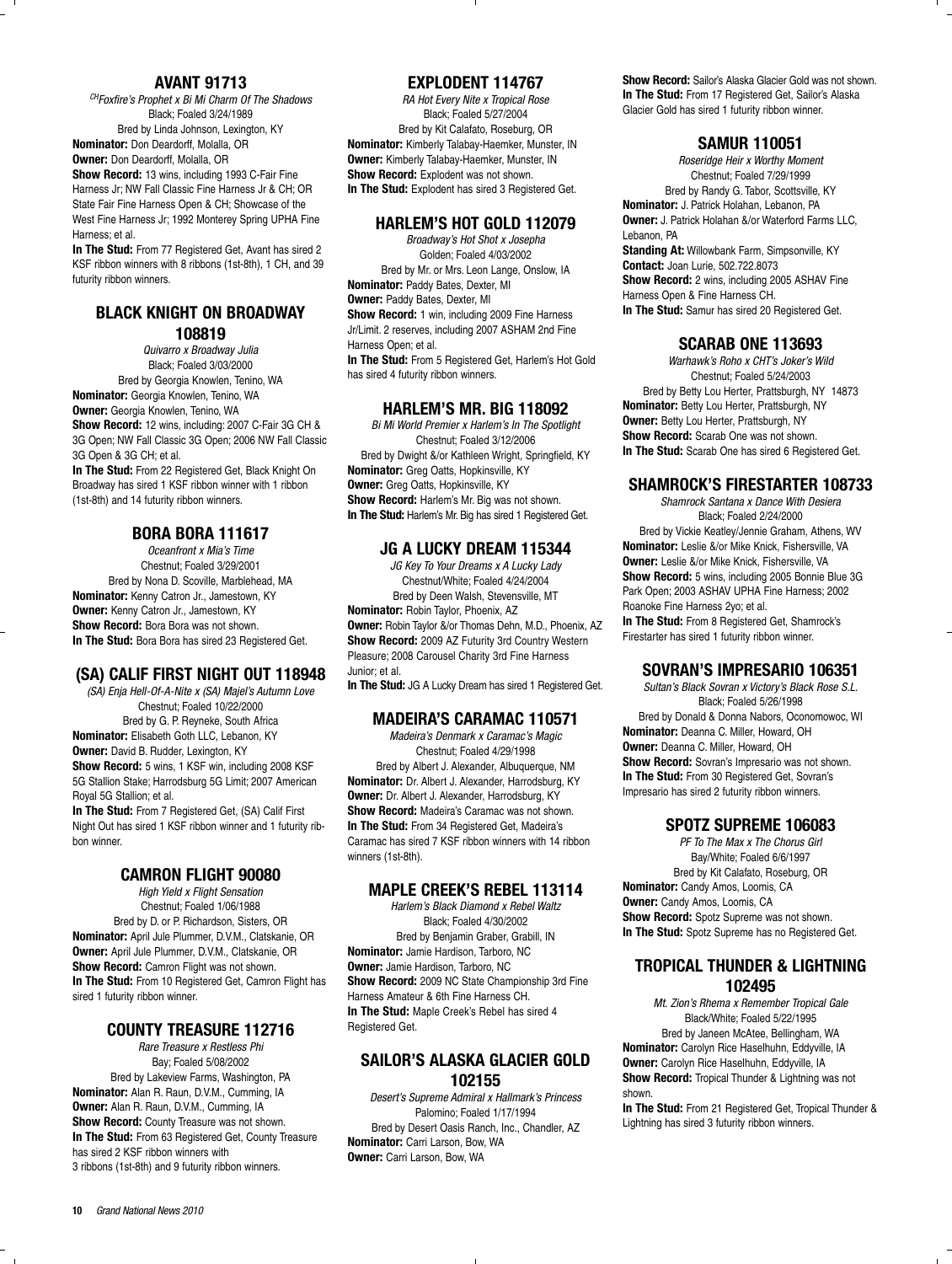### **GRAND NATIONAL NOMINATED STALLIONS**

I'm A New Yorker

*As of December 8, 2009* A Perfect Charm Absolute Evolution Absolute Starheart Admiral Santana \* CHAlbelarm Supremacy All Night Long All Revved Up \*American Dream American Replay Andeker Apollo Sail'n Round The Moon Arrowhead's Once In A Lifetime At Night \*Atlantis \*Attache \*Attache's Absolute \*Attache's Born Believer Attache's Liquid Asset Attache's Royal Assets Attache's Thunderbolt Avant \*Badge Of Gallantry Beau Decision Bess Night Out Bi Mi World Premier \*Bi-Mi Sultan's Wine Black Knight on Broadway \*Black Oman \*Black Tie HVF \*Blackberry Winter Blazing Fire \*Bold Alvin Boogie Woogie Bugle Boy Bora Bora Born Contender \*Breezin' Up \* CHBuck Rogers Buck's Arrogance C.S. His Honor (SA) Calif First Night Out Callaway's Blue Norther \* CHCallaway's Show Down Camron Flight Cappuccino Royale \*Captain Conestoga \*Captain Greystone \* CHCaptive Spirit \*Carey's Night Of Love Casindra's Sultan \*Catch-A-Flight Centaur's Fame And Fortune \*Center Ring \*Center Stage M. M. CF First Night Out \*Champagne Fizz \* CHChat \*Chief Executive \*Chubasco \*Classic Stonewall \*Commander York Commander's Cadence Contract's Night Hawk County Treasure \* CHCourageous Admiral Darq Dragon

Day Of Revival Denmark's Bold Knight Denmark's Supreme **Stonewall** Desert's Supreme Admiral Designed Dixieland Grand Doctor Zhivago Don't Worry Duty Candidate CHEl Cortez El Doroado's Stonewall Jackson \* CHEpcot Center **Explodent** \*Fable Supreme Fame's Encore Family Jewels Finally Attached \*Fire Lane Flame Of Greystone Flight Admiral \*Flight Time Forty-Third Street \* CHFoxfire's Prophet \*Foxy John G G's Krugerrand Galahad General Steel \*Genius Mountain Aristocrat Git 'N Step Goldstone's Flight Gothic Revival \*Grand Heritage Grape Tree's Contract \*Grape Tree's Fox \*Grape Tree's Spirit **Commander** CHGreat Day's Came The Son \*Great Day's Carbon Copy \*Greystone Gambler Guy O'Shea Gypsy Santana Harlem Globemaster Harlem Globetrotter CHHarlem Town Harlem's Friendly Conversation Harlem's Hot Dice Harlem's Hot Gold Harlem's Mr. Big \*Harlem's Valentino Harrods Burg Heir Delivery Heir Jordan \* CHHeir To Champagne Heirogance & Attitude \*Hell Cats' Reveille Hide-A-Way's Rave Reviews Hide-A-Way's Stand By Me \*Hide-A-Way's Wild **Country** High Yield Hot August Nite Hurricane Country I'm A Lucky Charm

I'm A Sultan \*I'm A Wizard I'm Lookin' For You I'm The Prince Irish Sundance It's Double O'Deuce It's Hammertime \*Jamestown JG A Lucky Dream \*Johnny Three Joker's Jamboree Kabuki Kalarama's All Time High Kilarney's Irish **Commander** Kilarney's Ruff And Ready \*King Dell \*King's Flight \*Knightrain Kalu \* CHKourageous Kalu \*Last Sensation \*Longview's Legionnaire \*Longview's Paladin \*Lord O'Shea Love's Tuxedo \*Lucky Commander Lunar Fire G.S. \*Luv Ya Blue! Mac's Genius Bourbon Madeira's Caramac CHMagic Maker Magical Me Magic's Merlin Magnificent Legacy Mahogany Wing Mainstream Majority Leader Man Of York Manhattan Design \*Manhattan Supreme Maple Creek's Rebel CHMarlbank Marywood Supreme \*Marywood's Kid Matchbox Twenty McClure's Super Star Merchant Prince Mi Liberty Flame Midnight Cappo'cino MJB Highland Dance Monaco \*Money Market LS \*Mountain Highland Memories Mountainview's Oh Heavenly Day Mountjoy's Dixie Prowler My Hy Supreme My Kinda Lovin' My Ring Leader My Town Native Promise Needless To Say! \*New Challenge \*New Show Night Bandit Night Of Roses \* CHNight Prowler

**Nurevev** Only If You're Lucky Oscar De La Renta \*O'Shea Bay \*Our Magic Memory \*Penny's Superior **Stonewall** Periaptor \*Phi Slama Jama Phlags Phlying Plum Street Jazz Powerful Charm LCC Preferred Magic \*Preferred Property \*Pride Of Ridgefield \*Prime Time SLS Primo Supreme \*Prosperity Profit Quick Decision RA Hot Every Nite \*Radiant Sultan Ransom's Fortune \*Rare Treasure CHReady Kilowatt Red Hawk Red Hawk \*Red Splendor \*Revival Rex Symbol \*Rhythm's Ragtime Royal Return S.S. Dancing Color Sailor's Alaska Glacier Gold \*Salute To Sultan Samur \*San Pedro Genius Sand York Tanna \*Sandalwood Supreme Santana Hosanna \*Santana Rambler Santana's Cameo Santana's Charm Santana's Magician \*Santana's Musical Chime Santana's Tropical Heat Wave Seaforth's Billion Heir Seneca Saga Will Hawks Scarab One \*Shamrock Santana Shamrock's Firestarter \*Shenandoah's Magnificent Peavine CHShoobop Shoobop Show Me Too Simply Majestic \* CHSir Talmage Sir William Robert Sir York \* CHSky Watch Slama's Storm Snapp Street Snowy River \*So Lucky \*Society's Hy-Genius Sovran's Impresario \* CHSpellcaster \*Spellcaster's Royal

Fashion

Spirit Of The Eighties \*Spring Valley's Deliverance Spotz Sensation Spotz Supreme Standing Room Only CHStar Waltz \*Starheart Victory \* CHStarlike Sultan State Of The Art \*Steal My Heart Steppin' Stuff \*Stoneview Sensation Stonewall Above Airs \*Stonewall's Main Event Storm The Heavens \*Storm's Fury Sultan, My Sultan \*Sultan's Agape Sultan's American Dream \*Sultan's Black Sovran Sultan's Dark Creation Sultan's Fame Sultan's Final Influence Sultan's Flashdance \*Sultan's Golden Age \*Sultan's Great Day Sultan's Happy Go Lucky \*Sultan's Magician K Sultan's Masterpiece \* CHSultan's Matchmaker \*Sultan's Olympic Gold Premier \*Sultan's Pride And Joy \*Sultan's Royalty \*Sultan's Santana \*Sultan's Saratoga Sultan's Satan Sultan's Sorcerer \*Sultan's Spartan \*Sultan's Starmaker \*Sultan's Triumph \*Sultan's Warhawk Summer Treasure \* CHSummertime Colors \*Super Supreme CHSuperior's Successor Supremacy's High Time \*Supremacy's Spirit \*Supreme Caesar \*Supreme Delivery \*Supreme Heir \*Supreme La Ritz \*Supreme Reward \* CHSupreme Roman \*Supreme Sultan \*Sylvan Bourbon King Symbolic \*Symmetry \*Talent Town \*Tallwood First King Telemark \*Thanks For The **Memories** \*The American Symbol The Blythe Spirit \*The Chairman Of The Board The Cheetah

The Country Executive The Irish Connection \*The Kentucky Wildcat \* CHThe King Of Highpoint The Knight's Reflection The Last Don The Manipulator \*The Mean Machine CHThe Missouri Stud \*The New York Times The Showboat The Sky's The Limit \*The Skyhawk \*The Sundrifter \* CHThe Talk Of The Town \*The Windhover The Wish Card Tiger Woods Time Out For Lovin' \*Titleist Tiznow Town Talent Tropical Thunder & Lightning Trust Fund Ultimatium Undulata's Man Of The Hour Unlisted Vanity's Natural High Vanity Palace VHF The Licorice Drop Kid (SA) War Image CHWar Whoop Two \*Warhawk's Aladdin Warhawk's Roho Waverly Hall What A Genius Wild Romance \* CHWill Shriver \*Wind Storm \* CHWind-Sir \*Wing High Wing Medallion \*Wing Shot \*Wing's Desirable Winsdown Black Gold Winsdown Hi Octane Winsdown Westinghouse Wisdom J. N. \*Worthy Son Worthy's One And Only \* CHYorktown Yorktown Magic \*Yorktown's Contract (SA) Zovoorbij Commander In Chief \* Deceased or Gelding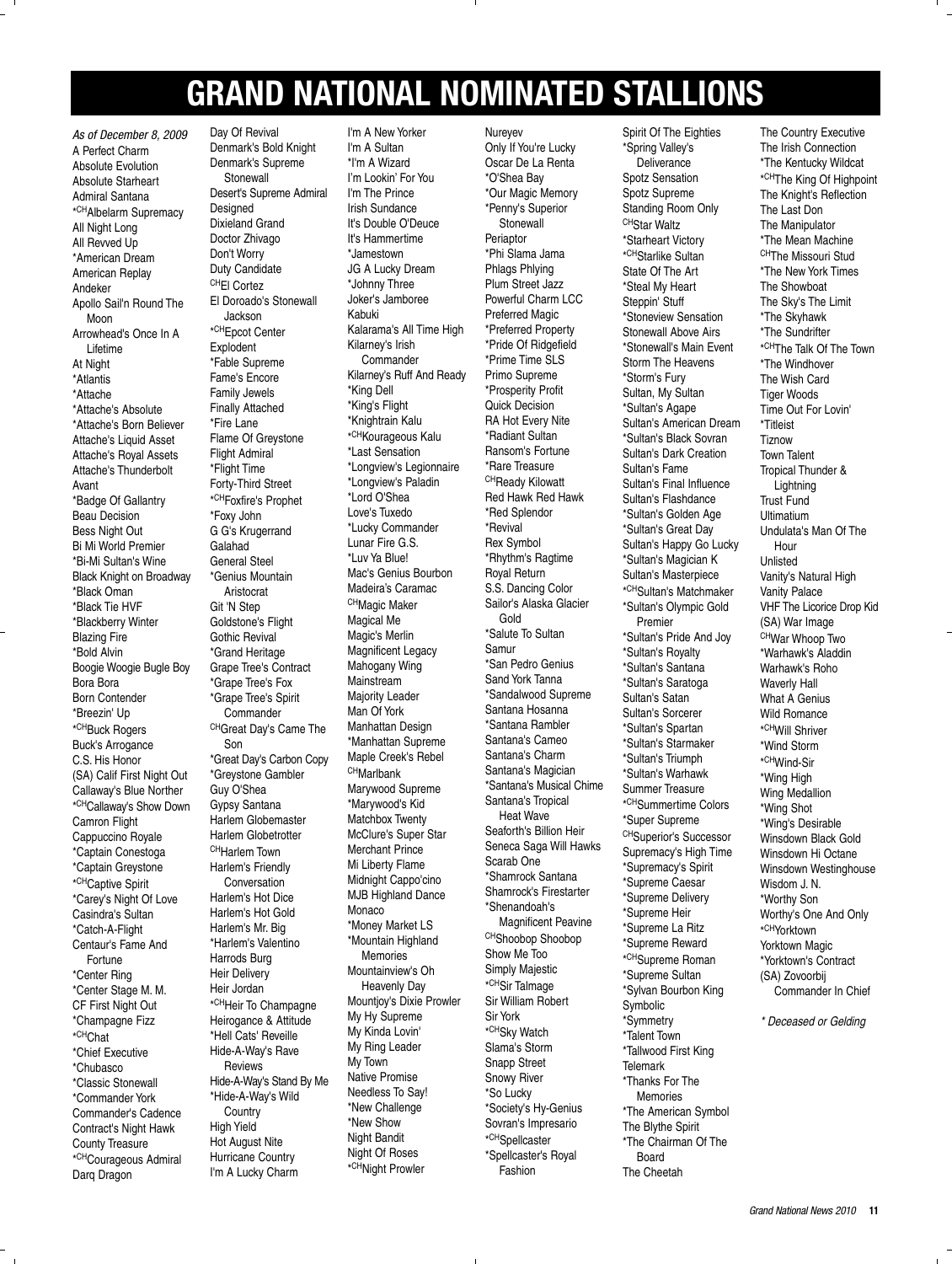### **2009 GRAND NATIONAL RESULTS — PAYOUT OF \$71,968**

#### **All American Horse Classic**

Indianapolis, Indiana, September 8-12 **TOTAL PAYOUT: \$4,600 3 GAITED SHOW PLEASURE ADULT 8. Sports Night 105220-8135** Owner: Diamond 5 Farms, IN, \$300 Recorder: Christine H. Osteen, NC Nominated Sire: Supreme Heir 74815-1974 Nominator: Hallston Manor LLC, NY, \$300 **5 GAITED STAKE**

#### **1. The Daily Lottery 115553-9888**

Owner: Carol Hillenbrand, NJ, \$834 Recorder: Penny Lane Farm, Inc., KY, \$833 Nominated Sire: Sultan's Great Day 76479-240 Nominator: Belle Reve Farm, CA, \$833 **5. Shame On You 108673-8829** Owner: Maguire Hall LLC, OK, \$500 Recorder: Michael L. Bulleigh, KS, \$500 Nominated Sire: Finally Attached 102615-8273 Nominator: Joan Lurie, KY, \$500

#### **Arizona Futurity Horse Show**

Scottsdale, Arizona, October 23-25 **TOTAL PAYOUT: \$300 WESTERN COUNTRY PLEASURE 5. JG A Lucky Dream 115344-10556** Owner: Robin Taylor &/or Thomas Dehn, M.D., AZ, \$300 Recorder: Ann Hoffman, AZ

#### **Asheville Lions Club Benefit Horse Show**

Fletcher, North Carolina, May 13-16 **TOTAL PAYOUT: \$900 5 GAITED JUNIOR 2. Callaway's No More Mr. Nice Guy 116917-10136** Owner: Leatherwood Stud LLC, KY, \$300

Recorder: Callaway Hills Stable, MO, \$300 Nominated Sire: Callaway's Blue Norther 76118-10132 Nominator: Callaway Hills Stable, MO, \$300

#### **ASAW SummerFun**

West Allis, Wisconsin, July 22-25 **TOTAL PAYOUT: \$1,600 PARK PLEASURE OPEN 2. Bella Majestic SS 140700-9784** Owner: Toni Nastali, IL, \$300 Recorder: Toni Nastali, IL, \$300 Nominated Sire: Simply Majestic 100996-7074 Nominator: Jonelle N. and Paul E. Chovanec, IL, \$300

**3. El's Miracle 140189-9843** Owner: Casey M. McKibbage, WI, \$200 Recorder: Sandra McKibbage, WI Nominated Sire: El Cortez 98573-6509 Nominator: Michele Macfarlane, CA, \$200 **4. Tuffy's Lightning Strike 142500-10480** Owner: Constance E. Dooley, WI, \$100 Recorder: Constance E. Dooley, WI, \$100 Nominated Sire: Simply Majestic 100996-7074 Nominator: Jonelle N. and Paul E. Chovanec, IL, \$100

#### **ASHAV**

Lexington, Virginia, September 23-26 **TOTAL PAYOUT: \$2,700 YEARLING OPEN 1. Sir Dark Knight 120520-10645** Owner: Pamela Arruda, NY, \$300

Recorder: Pamela Arruda, NY, \$300 Nominated Sire: Sir William Robert 108359-10113 Nominator: C. Thomas Galbreath, SC, \$300 **3 GAITED SHOW PLEASURE ADULT 1. Talkin' To You 112040-9298** Owner: Jack &/or Donna Finch, NC, \$300

Recorder: Stone Ridge Equine Care LLC, IN, \$300 Nominated Sire: The Talk Of The Town

66881-5800

Nominator: Alan R. Raun, D.V.M., IA, \$300 **4. The Oberoi 111922-9379**

Owner: Dana Ellington, VA, \$200 Recorder: Vickie Keatley and Jennie Graham, WV, \$200

Nominated Sire: Shamrock Santana 77394-1451 Nominator: Peter T. Galanos, TX, \$200 **6. Thomas Edison 112205-9507** Owner: Stephanie Miller, NC, \$100 Recorder: Bent Tree Farm, Ltd., VA, \$100 Nominated Sire: Attache's Royal Assets 104246-9506 Nominator: Dickey Davis, VA, \$100

#### **Blowing Rock Charity Horse Show**

Blowing Rock, North Carolina, June 11-14 **TOTAL PAYOUT: \$1,500 COUNTRY PLEASURE DRIVING 1. Dr. Deker 95653-5703** Owner: Daniel B. &/or Deborah Marcum, CA, \$300

Recorder: Scott Matton, WI, \$300 Nominated Sire: Andeker 76630-2834 Nominator: Scott Matton, WI, \$300 **3. Ro-Day-O 99934-9254** Owner: Rheanne K. &/or Annette P. Greene, NC,

\$200 Recorder: Rheanne Kendall Greene, NC, \$200 Nominated Sire: Flame Of Greystone 62125-234 Nominator: Paul Hamilton, KY, \$200

#### **Bonnie Blue National**

Lexington, Virginia, May 6-9 **TOTAL PAYOUT: \$1,800 3 GAITED AMATEUR 1. New York's Perfect Gift 111761-9288** Owner: Elizabeth Thomas, LA, \$300 Recorder: Elizabeth Thomas, LA, \$300 Nominated Sire: I'm A New Yorker 76843-6401 Nominator: Michele Macfarlane, CA, \$300 **5 GAITED AMATEUR**

**1. The Daily Lottery 115553-9888** Owner: Carol Hillenbrand, NJ, \$300

Recorder: Penny Lane Farm, Inc., KY, \$300 Nominated Sire: Sultan's Great Day 76479-240 Nominator: Belle Reve Farm, CA, \$300

#### **California Futurity Horse Show**

Pomona, California, September 17-19 **TOTAL PAYOUT: \$1,800 YEARLING OPEN**

**1. Jazz Knight On Broadway 120265-10734** Owner: Captive Horizon Saddlebreds LLC, OR, \$300

Recorder: Captive Horizon Saddlebreds LLC, OR, \$300

Nominated Sire: Black Knight On Broadway 108819-10589

Nominator: Georgia Knowlen, WA, \$300 **2. Courvoisier Gold 120768-10703**

Owner: Teri Yount &/or Chuck Hetherington, AZ, \$200

Recorder: Teri Yount &/or Chuck Hetherington, AZ, \$200

Nominated Sire: Winsdown Black Gold 100234-7182

Nominator: Elemental Farms LLC, AZ, \$200 **4. Latte Da 146116-10704**

Owner: Teri Yount &/or Chuck Hetherington, AZ,

\$100 Recorder: Teri Yount &/or Chuck Hetherington, AZ, \$100

Nominated Sire: Winsdown Black Gold 100234-7182

Nominator: Elemental Farms LLC, AZ, \$100

**Carousel Charity Horse Show** Scottsdale, Arizona, March 12-15 **TOTAL PAYOUT: \$1,400 3 GAITED SHOW PLEASURE 4. Stonecutter 108185-8738** Owner: Kirwan Kennedy, AZ, \$300 Recorder: Arthur H. May, IN Nominated Sire: Finally Attached 102615-8273 Nominator: Joan Lurie, KY, \$300 **7. Magellan 114939-9882** Owner: Barry &/or Teri Yount, AZ, \$200 Recorder: Barry &/or Teri Yount, AZ, \$200 Nominated Sire: Admiral Santana 85941-2713 Nominator: Pamela J. Mathews, KS, \$200

**8. Spike Leigh 102258-7331** Owner: Carole Whitt, AZ, \$100 Recorder: Nancy Leigh Fisher, WI, \$100 Nominated Sire: Chief Executive 68599-3310 Nominator: Colquest Energy, Inc., TN

#### **Colorado Classic**

Denver, Colorado, April 23-26 **TOTAL PAYOUT: \$1,500 3 GAITED COUNTRY PLEASURE JR EX**

**2. Signify 109044-9605** Owner: Glen W. or Barbara T. Treseder, NM, \$300 Recorder: Glen W. or Barbara T. Treseder, NM, \$300 Nominated Sire: (SA) War Image 990053-8857 Nominator: Elisabeth M. Goth, KY, \$300 **3. Columbia Built 102347-7551** Owner: Eloise Hughes or Pete Garcia, NM, \$200 Recorder: Eloise and Pete Garcia, NM, \$200 **5. Heir Of The Comet 104617-8089** Owner: V. Nancy &/or Phillip H. Goodwin, CO,

\$100 Recorder: Laura L. Cofrin, KS Nominated Sire: Supreme Heir 74815-1974 Nominator: Hallston Manor LLC, NY, \$100

#### **Denver Queen City Horse Show**

Denver, Colorado, July 16-18 **TOTAL PAYOUT: \$2,300 YEARLING OPEN**

**1. Winsdown Hadden Hall 120472-10664** Owner: Louise C. Gilliland Trust, OK, \$300 Recorder: Louise C. Gilliland Trust, OK, \$300 Nominated Sire: Winsdown Westinghouse

113822-10499 Nominator: Louise C. Gilliland Trust, OK, \$300 **2. Winsdown Kathryn Kennedy** 

**145886-10665** Owner: Louise C. Gilliland Trust, OK, \$200 Recorder: Louise C. Gilliland Trust, OK, \$200 Nominated Sire: Winsdown Westinghouse 113822-10499

Nominator: Louise C. Gilliland Trust, OK, \$200 **3. Winsdown Chantilly 145803-10662** Owner: Louise C. Gilliland Trust, OK, \$100 Recorder: Louise C. Gilliland Trust, OK, \$100 Nominated Sire: Winsdown Westinghouse 113822-10499

Nominator: Louise C. Gilliland Trust, OK, \$100 **4. Rogue Scholar 121001-10706**

Owner: Ellen Lamont &/or Yvonne McCarthy, KS, \$100

Recorder: Ellen Lamont &/or Yvonne McCarthy, KS, \$100 Nominated Sire: Only If You're Lucky

113111-9669 Nominator: Llerrem Farms LLC and Lamont

Stable, KS, \$100

**5. Signature Stalkings 120691-10705** Owner: Lamont Stable, KS, \$100 Recorder: Lamont Stable, KS, \$100 Nominated Sire: Worthy's One And Only

96692-5724 Nominator: Merrell Magelli, NE

#### **Des Moines Springfest**

Des Moines, Iowa, April 23-26 **TOTAL PAYOUT: \$1,500 PARK PLEASURE OPEN 3. Gangster 112234-9360** Owner: Janet Danuser, MO, \$300 Recorder: C. Jean or Christopher Nalley, KY, \$300 Nominated Sire: Finally Attached 102615-8273 Nominator: Joan Lurie, KY, \$300 **5. Worry's Latest Rumor 140031-9850<br>Owner: Joel D. Roberts, IA, \$200** Recorder: Equigene Corporation, GA, \$200 Nominated Sire: Don't Worry 94513-8790 Nominator: Brian or Susan Reimer &/or Larry or

Lori Schmidt, GA, \$200

**Lexington Junior League**

Lexington, Kentucky, July 6-11 **TOTAL PAYOUT: \$3,400 FINE HARNESS JUNIOR 2. MBA's Royal Shadow Phax 116604-10013** Owner: MBA Equestrians, Inc., IL, \$300

Recorder: MBA Equestrians, Inc., IL, \$300 Nominated Sire: Attache's Royal Assets 104246-9506

Nominator: Dickey Davis, VA, \$300 **3 GAITED PARK OPEN**

**2. Phi's Phortune Teller 104815-8177** Owner: Traci Massaro, MA, \$300 Recorder: Karen Fricke, TX, \$300 Nominated Sire: Phi Slama Jama 84303-1296 Nominator: Alan R. Raun, D.V.M., IA, \$300

**3. Aurora's Asset 112418-9449** Owner: Albert D. Kelm, WI, \$200 Recorder: Albert D. Kelm, WI, \$200 Nominated Sire: Attache's Liquid Asset

76813-1937 Nominator: B & M Stables, KY, \$200 **5 GAITED AMATEUR**

**2. Shame On You 108673-8829** Owner: Maguire Hall LLC, OK, \$300 Recorder: Michael L. Bulleigh, KS, \$300 Nominated Sire: Finally Attached 102615-8273 Nominator: Joan Lurie, KY, \$300

#### **Mid-America Mane Event**

Springfield, Illinois, October 22-25 **TOTAL PAYOUT: \$3,234 FINE HARNESS**

**2. Cary's Moonraker 128984-7814**

Owner: Margo Baird, IL, \$834 Recorder: Cary L. Robinson, GA Nominated Sire: Foxfire's Prophet 82409-339 Nominator: Franklin N. Groves, NV **3. My Bling! 116429-10733** Owner: Maple Hill Farms LLC, MN, \$500 Recorder: Maple Hill Farms LLC, MN, \$500 Nominated Sire: Trust Fund 104396-7694

Nominator: Romy Hess, MN, \$500 **WESTERN COUNTRY PLEASURE**

**3. Super Rooster 100306-7275** Owner: Superoo LLC, IL, \$300

Recorder: Dr. Gene Scott, Inc., CA Nominated Sire: The King Of Highpoint 79442-1181

Nominator: Dr. Gene Scott, Inc., CA **5. Harlem's Mojo 101695-7432** Owner: Toni Nastali &/or Neil Thorpe, IL, \$200 Recorder: Edmund A. Perwien, TX, \$200 Nominated Sire: Harlem Globemaster 86264-2816

Nominator: Edmund A. Perwien, TX, \$200

#### **Midwest Charity**

Springfield, Illinois, June 16-20 **TOTAL PAYOUT: \$2,700 3 GAITED JR EX 14-17**

**6. I'm Bewitched 129983-8151** Owner: Pamela H. Singer, TX, \$300 Recorder: Elizabeth or Bill Lineberry, NC, \$300 Nominated Sire: Harlem Globetrotter 75245-236 Nominator: Paul Hamilton, KY, \$300 **3 GAITED PARK FULL MANE & TAIL JUNIOR 3. The Black Horse 117051-10158** Owner: Barbara Goodman Manilow, IL, \$300 Recorder: Barbara Goodman Manilow, IL, \$300 Nominated Sire: CF First Night Out 91237-8818 Nominator: Blythewood Farms LLC, TN, \$300

**5 GAITED LADIES 4. Bluebonnet's Challenger 112022-9489** Owner: J & J Horse Interests LLC, TX, \$300 Recorder: Edmund A. Perwien, TX, \$300 Nominated Sire: Shoobop Shoobop 82139-340 Nominator: Deborah Gari, CA, \$300

#### **Minnesota Futurity Horse Show** Winona, Minnesota, October 2-4 **TOTAL PAYOUT: \$6,900 YEARLING OPEN**

**1. Bella La Donna 145757-10677** Owner: Hickory Knoll Farm LLC, IL, \$300 Recorder: Hickory Knoll Farm LLC, IL, \$300 Nominated Sire: The Last Don 106254-8450 Nominator: Hickory Knoll Farm, IL, \$300

**2. Stop And Stare 145909-10612** Owner: Vonal M. Curran, WI, \$200 Recorder: Vonal M. Curran, WI, \$200 Nominated Sire: My Kinda Lovin' 111879-9367 Nominator: Vonal M. Curran, WI, \$200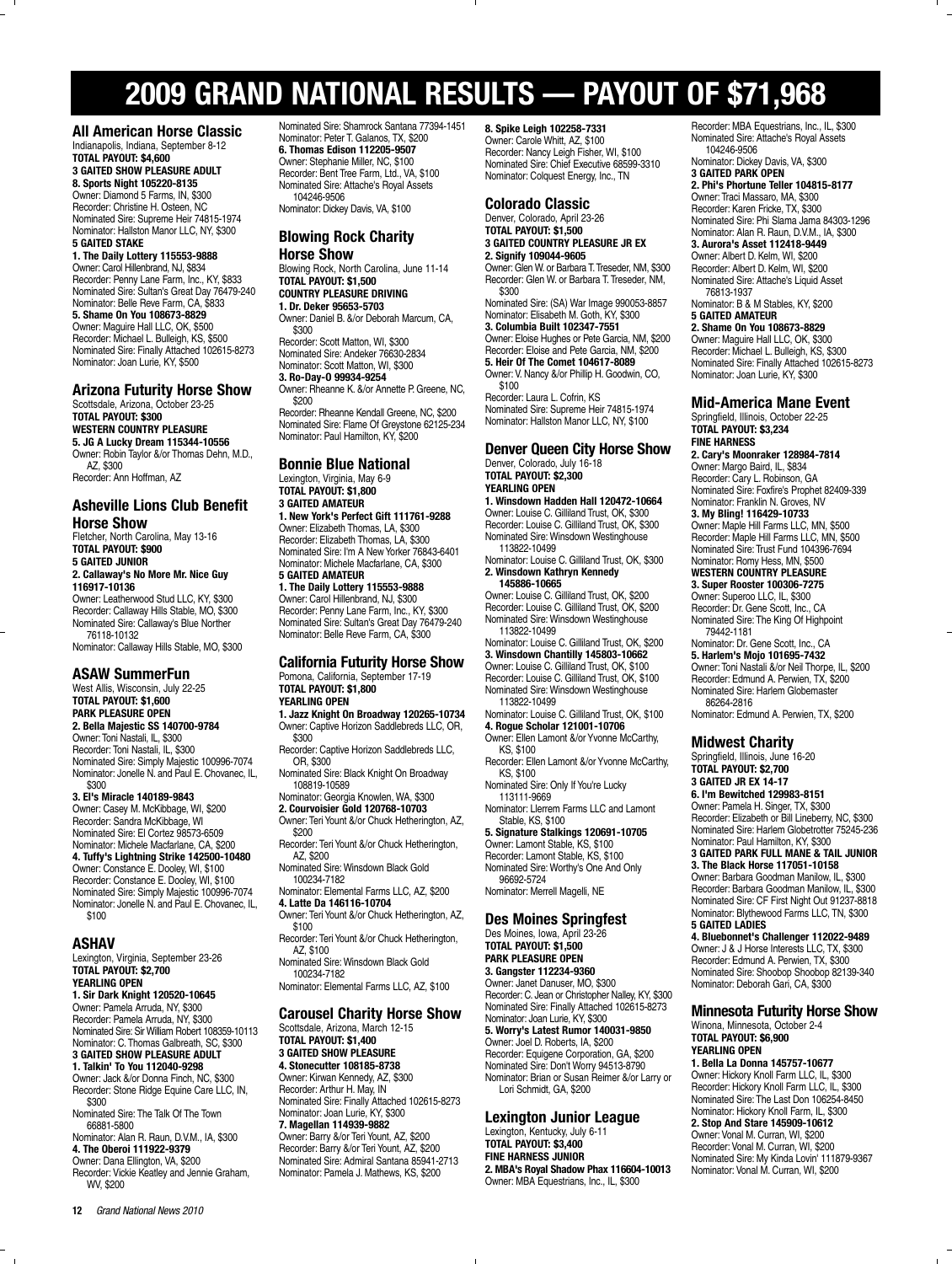**3. What's In Your Wallet 120298-10675** Owner: Hickory Knoll Farm LLC, IL, \$100 Recorder: Hickory Knoll Farm LLC, IL, \$100 Nominated Sire: The Last Don 106254-8450 Nominator: Hickory Knoll Farm, IL, \$100 **4. Winsdown Bridlewood 120550-10666** Owner: Louise C. Gilliland Trust, OK, \$100 Recorder: Louise C. Gilliland Trust, OK, \$100 Nominated Sire: Winsdown Westinghouse 113822-10499

Nominator: Louise C. Gilliland Trust, OK, \$100 **5. Dance In The Park 145835-10614** Owner: Michelle Hudson-Winer &/or Casey

Hudson, MN, \$100 Recorder: Michelle Hudson-Winer &/or Casey Hudson, MN, \$100

Nominated Sire: Sultan's Flashdance 82057-331 Nominator: R.N.W. Associates, Inc., MN **3 GAITED**

#### **3. A Rare Elegance 139301-9828**

Owner: Mike Peerenboom, WI, \$834 Recorder: Mike Peerenboom, WI, \$833 Nominated Sire: Sand York Tanna 99538-6830 Nominator: Mike Peerenboom, WI, \$833

#### **4. Really Rosie 122277-5955**

Owner: Kirk Steeno, WI, \$500

Recorder: Lynn A. Hirsch, IL Nominated Sire: Blackberry Winter 66976-1449 Nominator: C. Thomas Galbreath, SC, \$500 **3 GAITED COUNTRY PLEASURE ADULT 2. Chillante 96742-5818**

Owner: Beth and Scott Otto, MN, \$300 Recorder: Jill Holland Sanders, GA Nominated Sire: Bi-Mi Sultan's Wine 72604-248 Nominator: Lorri Berg, IL

#### **4. City Heiress 136860-9255**

Owner: My Fantasy Farm LLC, WI, \$200 Recorder: Hickory Knoll Farm, IL, \$200 Nominated Sire: Supreme Heir 74815-1974 Nominator: Hallston Manor LLC, NY, \$200 **7. Manhattan's Major Chance 108914-8942** Owner: David &/or Laurie Jones, MN, \$100 Recorder: Shelly M. Ness, WI, \$100 Nominated Sire: Hot August Nite 82572-3204 Nominator: Brenfield Farm, MN

#### **North Carolina State Championship**

Raleigh, North Carolina, September 16-19 **TOTAL PAYOUT: \$6,467 FINE HARNESS**

**1. Mother Mary 137413-9317**

Owner: Anita &/or Richard Simpson, NC, \$834 Recorder: Belle Reve Farm, CA, \$833 Nominated Sire: Revival 95289-5548 Nominator: Belle Reve Farm, CA, \$833 **4. Silver Side Up 140036-9851** Owner: Annette P. Greene &/or Corbin Bumgarner, NC, \$500

Recorder: Equigene Corporation, GA, \$500 Nominated Sire: Don't Worry 94513-8790 Nominator: Brian or Susan Reimer &/or Larry or Lori Schmidt, GA, \$500

**5. My Wild Gypsy Rose 142124-10050** Owner: Christy Absher Johnson, NC, \$334 Recorder: Christy Absher Johnson, NC, \$333 Nominated Sire: Periaptor 81530-5299 Nominator: Cathrine A. Loose, KY **YEARLING OPEN**

**1. Diamond Market 120448-10739** Owner: Sue P. Nifong, NC, \$300 Recorder: Sue P. Nifong, NC, \$300 Nominated Sire: The Wish Card 96796-5615 Nominator: Sue P. Nifong, NC, \$300

#### **2. Wild Tango 120523-10608**

Owner: N. Susan Whittington, NC, \$200 Recorder: N. Susan Whittington, NC, \$200 Nominated Sire: Sir William Robert 108359-10113

Nominator: C. Thomas Galbreath, SC, \$200 **3. Mai Tai Hi 146554-10709**

Owner: Jennifer Daughtridge Overman, NC, \$100 Recorder: James T. and Sally J. Nottage, OR, \$100

Nominated Sire: Winsdown Hi Octane 96888-6232 Nominator: Louise C. Gilliland Trust, OK, \$100

#### **North Carolina State Fair**

Raleigh, North Carolina, October 21-24 **TOTAL PAYOUT: \$900 SHOW PLEASURE DRIVING 3. Silver Side Up 140036-9851** Owner: Annette P. Greene &/or Corbin Bumgarner, NC, \$300 Recorder: Equigene Corporation, GA, \$300 Nominated Sire: Don't Worry 94513-8790 Nominator: Brian or Susan Reimer &/or Larry or

Lori Schmidt, GA, \$300

#### **Northwest Saddlebred Fall Classic**

Salem, Oregon, September 23-26 **TOTAL PAYOUT: \$3,400 WESTERN COUNTRY PLEASURE 3. Avant To Be Alone 137671-10731** Owner: Jana B. Anderson, WA, \$300 Recorder: Jana B. Anderson, WA, \$300 Nominated Sire: Avant 91713-10376 Nominator: Don Deardorff, OR, \$300 **3 GAITED SHOW PLEASURE ADULT 7. Venus Williams 143261-10418** Owner: Sally Unterseher, OR, \$834 Recorder: Sally Unterseher, OR, \$833 Nominated Sire: Avant 91713-10376 Nominator: Don Deardorff, OR, \$833

#### **Oshkosh Charity**

Oshkosh, Wisconsin, July 1-4 **TOTAL PAYOUT: \$600 3 GAITED COUNTRY PLEASURE ADULT 1. The Bourne Supremacy 140334-9893** Owner: Sarah M. Luft, WI, \$300 Recorder: Sarah Worzalla, WI, \$300 Nominated Sire: American Replay 79698-377 Nominator: Julius C. Pierce Jr., VA **4. Spotlight Dancer 131211-8499** Owner: Samantha Champagne, WI Recorder: Laura L. Smoot, MN

#### **Pin Oak Charity**

Katy, Texas, March 18-22 **TOTAL PAYOUT: \$2,500 PARK PLEASURE OPEN 1. Uncut Jewel 113345-9548** Owner: Edmund A. Perwien, TX, \$300 Recorder: Edmund A. Perwien, TX, \$300 Nominated Sire: Unlisted 102484-8560 Nominator: Jan Burden or Don Schilling, MO, \$300

**2. Irish's Earth, Wind, And Fire 103357-7820** Owner: Cascade Stables &/or Barbe Smith, LA, \$200

Recorder: Willard or Anne McRae, MI Nominated Sire: The Irish Connection 82223-1050

Nominator: The Irish Connection Partnership, NC, \$200

**3. O Say Can You See 109756-8892** Owner: Neartown Animal Clinic, Inc., TX, \$100 Recorder: Randy H. McBride, D.V.M., TX, \$100 Nominated Sire: Shoobop Shoobop 82139-340 Nominator: Deborah Gari, CA, \$100 **5 GAITED AMATEUR**

**3. Bluebonnet's Challenger 112022-9489** Owner: J & J Horse Interests LLC, TX, \$300 Recorder: Edmund A. Perwien, TX, \$300 Nominated Sire: Shoobop Shoobop 82139-340 Nominator: Deborah Gari, CA, \$300

#### **Raleigh Spring Premier Benefit**

Raleigh, North Carolina, March 26-28 **TOTAL PAYOUT: \$1,200 5 GAITED**

**3. The Wicked Way 114692-9790** Owner: Rhonda R. Boone, NC, \$300 Recorder: James R. Dellinger Jr., GA, \$300 Nominated Sire: Santana's Charm 77710-1509 Nominator: James E. Lancaster, KY **4. Warhawk's Roho 106881-8367** Owner: Betty Lou Herter, NY, \$200 Recorder: Betty Lou Herter, NY, \$200 Nominated Sire: Sultan's Warhawk 77224-6680 Nominator: Betty Lou Herter, NY, \$200

#### **River Ridge Charity**

Columbus, Ohio, April 22-25 **TOTAL PAYOUT: \$600 5 GAITED SHOW PLEASURE ADULT 4. King Crimson 110430-9178** Owner: Robert &/or Monica Olson, KY, \$300 Recorder: Sunrise Stables, Inc., KY, \$300 Nominated Sire: The King Of Highpoint 79442-1181

Nominator: Dr. Gene Scott, Inc., CA

#### **Tanbark Cavalcade of Roses** Saint Paul, Minnesota, June 24-27 **TOTAL PAYOUT: \$600 5 GAITED AMATEUR 7. Mr. Rhett Butler CAN 5255**

Owner: Susan Loly, MN, \$300 Recorder: Susan Loly, MN, \$300 Nominated Sire: Sultan's Flashdance 82057-331 Nominator: R.N.W. Associates, Inc., MN

#### **Saint Louis National Charity**

Lake Saint Louis, Missouri, September 23-26 **TOTAL PAYOUT: \$1,100 WESTERN COUNTRY PLEASURE 3. Winsdown Diamond Dee 106353-8526** Owner: Char Sondrall, MN, \$300 Recorder: Nancy M. Lassiter, TX, \$300 Nominated Sire: Winsdown Hi Octane 96888-6232 Nominator: Louise C. Gilliland Trust, OK, \$300 **7. SL Guardian 112704-3366** Owner: Linda Wallen, IL, \$200 Recorder: Jerome or Donna Corcoran, Rockford, IL Nominated Sire: Family Jewels 72201-249 Nominator: The Family Jewels Syndicate, LA

#### **Southeastern Charity**

Conyers, Georgia, September 16-19 **TOTAL PAYOUT: \$3,167 YEARLING OPEN**

**1. Love's Last Worry 120595-10680** Owner: Lisa M. Crane, GA, \$300 Recorder: Lisa M. Crane, GA, \$300 Nominated Sire: Don't Worry 94513-8790 Nominator: Brian or Susan Reimer &/or Larry or Lori Schmidt, GA, \$300

**2. My White Diamond 146045-10679** Owner: Lisa M. Crane, GA, \$200 Recorder: Lisa M. Crane, GA, \$200 Nominated Sire: Don't Worry 94513-8790 Nominator: Brian or Susan Reimer &/or Larry or Lori Schmidt, GA, \$200 **5 GAITED**

**1. Red Hawk Red Hawk 110029-10557** Owner: Lori Schmidt and Bill Schoeman, GA, \$834 Recorder: Lori A. Schmidt, GA, \$833 Nominated Sire: Periaptor 81530-5299 Nominator: Cathrine A. Loose, KY

#### **Syracuse International** Syracuse, New York, June 24-27

**TOTAL PAYOUT: \$1,200 3 GAITED COUNTRY PLEASURE JR EX 5. Some Kind Of Magic 99212-6761** Owner: Nealia McCracken, NJ, \$300 Recorder: Alpha-Sun Stables, GA Nominated Sire: Yorktown Magic 83334-1291 Nominator: Gold Leaf Farm, KY, \$300 **6. Jama Day 113136-9667** Owner: Sarah and Alyson Sandler, NH, \$200 Recorder: Sleepy Hollow Farm, OH, \$200 Nominated Sire: Phi Slama Jama 84303-1296 Nominator: Alan R. Raun, D.V.M., IA, \$200

#### **UPHA Almost Summer**

Denver, Colorado, June 12-14 **TOTAL PAYOUT: \$1,800 3 GAITED PARK OPEN 2. Beaucoup Revival 116897-9970** Owner: Stacey G. Ferguson, CO, \$300 Recorder: Stacey G. Ferguson, CO, \$300

Nominated Sire: Revival 95289-5548 Nominator: Belle Reve Farm, CA, \$300 **3. Signify 109044-9605**

Owner: Glen W. or Barbara T. Treseder, NM, \$200 Recorder: Glen W. or Barbara T. Treseder, NM, \$200

Nominated Sire: (SA) War Image 990053-8857 Nominator: Elisabeth M. Goth, KY, \$200 **4. Tashi's Halo 106330-8489** Owner: Cherie Pritchard, CO, \$100 Recorder: Leigh Brock, KY, \$100 Nominated Sire: Harrods Burg 80308-4664 Nominator: Mrs. David H. Neil, TN, \$100

#### **UPHA Chapter One Horse Show**

Woodside, California, May 7-10 **TOTAL PAYOUT: \$1,400 WESTERN COUNTRY PLEASURE 1. Fiasco 98185-5928**

Owner: Carolyn Glick, CA, \$300 Recorder: Katherine J. Lambert, TN Nominated Sire: Chubasco 70290-1917 Nominator: Michele Macfarlane, CA, \$300 **3. Avant To Be Alone 137671-10731** Owner: Jana B. Anderson, WA, \$200 Recorder: Jana B. Anderson, WA, \$200 Nominated Sire: Avant 91713-10376 Nominator: Don Deardorff, OR, \$200

**4. Buttoned Down 114942-9792** Owner: Grace A. Arnold, CA, \$100 Recorder: Mary McLellan Williams, WA, \$100 Nominated Sire: Periaptor 81530-5299 Nominator: Cathrine A. Loose, KY

#### **Wisconsin Futurity Horse Festival**

Madison, Wisconsin, September 16-20 **TOTAL PAYOUT: \$8,900 FINE HARNESS 2 YEAR OLD 1. Sir Aaron 119538-10407** Owner: Charles H. Goodman, IL, \$300

Recorder: Charles H. Goodman, IL, \$300 Nominated Sire: Sir William Robert 108359-10113 Nominator: C. Thomas Galbreath, SC, \$300<br>**3. Dipity Do-Da 119210-10466**<br>Owner: John K. Wallen, MO, \$200 Recorder: John K. Wallen, MO, \$200 Nominated Sire: Sir York 103257-9463 Nominator: John K. Wallen, MO, \$200 **YEARLING OPEN**

**1. Bella La Donna 145757-10677** Owner: Hickory Knoll Farm LLC, IL, \$300 Recorder: Hickory Knoll Farm LLC, IL, \$300 Nominated Sire: The Last Don 106254-8450 Nominator: Hickory Knoll Farm, IL, \$300 **2. A Fine Chardonnay 145759-10678** Owner: Hickory Knoll Farm LLC, IL, \$200 Recorder: Hickory Knoll Farm LLC, IL, \$200 Nominated Sire: The Last Don 106254-8450 Nominator: Hickory Knoll Farm, IL, \$200 **3. Stop And Stare 145909-10612** Owner: Vonal M. Curran, WI, \$100 Recorder: Vonal M. Curran, WI, \$100 Nominated Sire: My Kinda Lovin' 111879-9367 Nominator: Vonal M. Curran, WI, \$100 **4. Text Me 120299-10676** Owner: Hickory Knoll Farm LLC, IL, \$100 Recorder: Hickory Knoll Farm LLC, IL, \$100 Nominated Sire: The Last Don 106254-8450

Nominator: Hickory Knoll Farm, IL, \$100 **5. Brunello 120758-10624** Owner: Susan P. Worzalla, WI, \$100 Recorder: Susan P. Worzalla, WI, \$100 Nominated Sire: Trust Fund 104396-7694 Nominator: Romy Hess, MN, \$100 **3 GAITED PARK OPEN**

**1. The Paper Princess JJW 138048-9358** Owner: Jean or Jay Wood, MN, \$834 Recorder: Jean or Jay Wood, MN, \$833 Nominated Sire: Supreme Heir 74815-1974 Nominator: Hallston Manor LLC, NY, \$833 **2. Aurora's Asset 112418-9449**

Owner: Albert D. Kelm, WI, \$500 Recorder: Albert D. Kelm, WI, \$500 Nominated Sire: Attache's Liquid Asset 76813- 1937

Nominator: B & M Stables, KY, \$500 **3. The New York Look 115389-9921** Owner: Barbara Goodman Manilow, IL, \$334 Recorder: M. Claudia Fletcher, NJ, \$333 Nominated Sire: I'm A New Yorker 76843-6401 Nominator: Michele Macfarlane, CA, \$333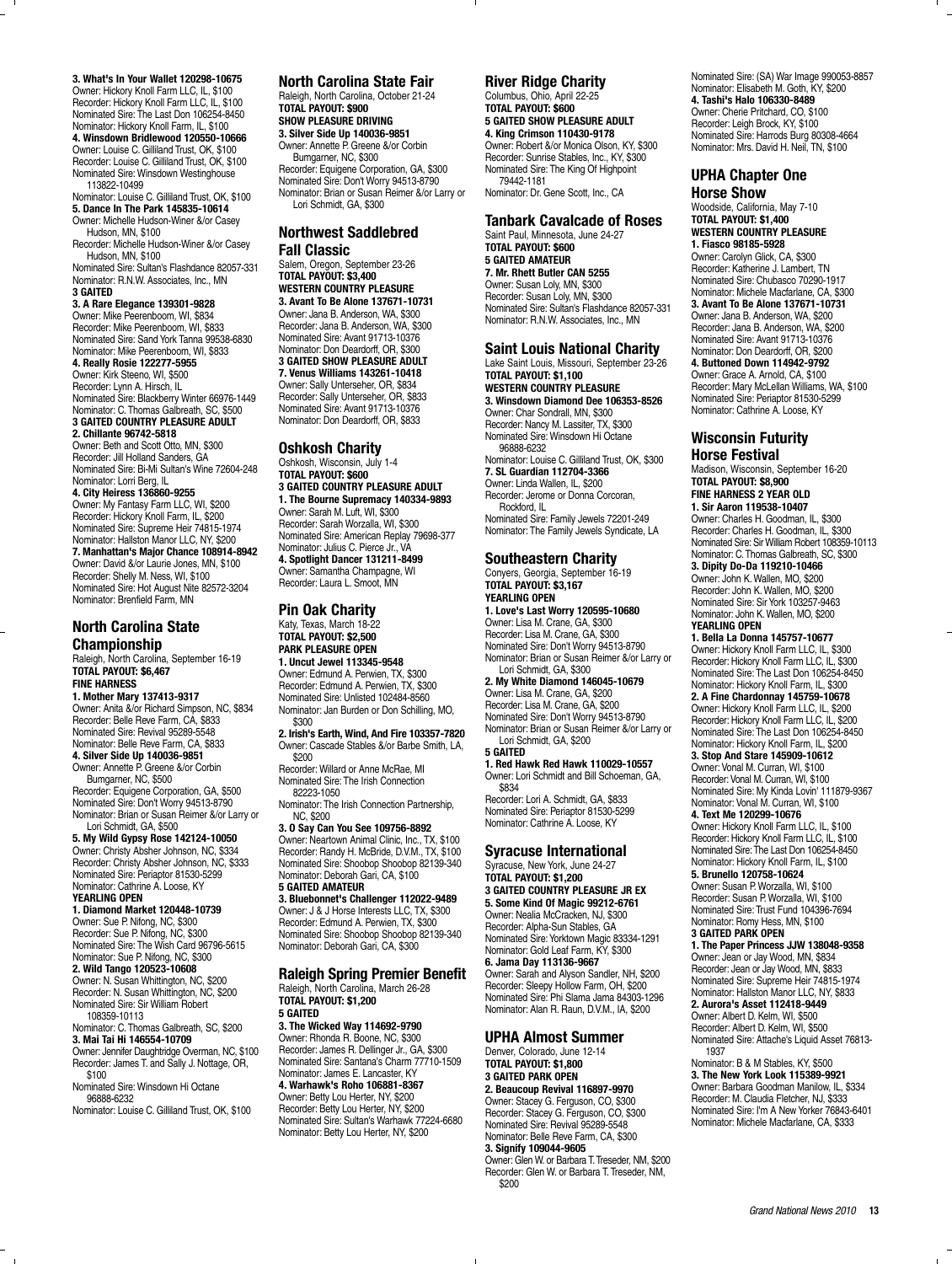### **APPLICATION FOR RECORDING**

HORSE OF ANY AGE

|                           |                                                                                                                                                                                                                                                                                                                                            |                                                                                    | ASR                                                                             |                |
|---------------------------|--------------------------------------------------------------------------------------------------------------------------------------------------------------------------------------------------------------------------------------------------------------------------------------------------------------------------------------------|------------------------------------------------------------------------------------|---------------------------------------------------------------------------------|----------------|
| <b>ASRGN</b><br>Nominated |                                                                                                                                                                                                                                                                                                                                            |                                                                                    | Sire's ASR<br>Registration<br>Number                                            |                |
|                           |                                                                                                                                                                                                                                                                                                                                            |                                                                                    | Dam's ASR<br>Registration<br>Number _____________________                       |                |
|                           |                                                                                                                                                                                                                                                                                                                                            |                                                                                    | Sex (Circle One) Stallion Gelding Mare                                          |                |
| Recorded<br>Owner's       |                                                                                                                                                                                                                                                                                                                                            |                                                                                    | Recorded Owner's<br>Social Security<br>Number <u>__________________________</u> |                |
| Recorded Owner's          |                                                                                                                                                                                                                                                                                                                                            |                                                                                    | Phone (                                                                         | $\overline{a}$ |
|                           |                                                                                                                                                                                                                                                                                                                                            |                                                                                    |                                                                                 |                |
|                           |                                                                                                                                                                                                                                                                                                                                            |                                                                                    |                                                                                 |                |
|                           |                                                                                                                                                                                                                                                                                                                                            |                                                                                    |                                                                                 |                |
|                           | 2010 DEADLINE FOR RECORDING A HORSE OF ANY AGE: NOVEMBER 30, 2010                                                                                                                                                                                                                                                                          | Recording Fees for 2010 – Visa and MasterCard accepted.<br><b>PLEASE CHECK ONE</b> |                                                                                 |                |
| □ \$500 Yearling          | $\Box$ \$750 Two-Year-Old $\Box$ \$1,000 Three-Year-Old                                                                                                                                                                                                                                                                                    |                                                                                    | $\Box$ \$1,500 Four-Year-Old and Older                                          |                |
|                           | NOTE I: An unrecorded horse of any age sired by an ASRGN Nominated Sire currently in good stand- NOTE III: The original recorder of the horse is the ASR owner of record, unless otherwise indicated, at<br>ina may be recorded prior to the weanlina recordina deadline. This recordina is valid for the life of the the time of showina. |                                                                                    |                                                                                 |                |

ing may be recorded prior to the weanling recording deadline. This recording is valid for the life of the horse, provided all fees have been paid as required. This recording may not be transferred to any other horse under any circumstances whatsoever. Fee is not refundable. **NOTE II:** All recorded horses are eligible to earn added ASRGN prize money upon payment of required fees.

Payments must be in the ASR office prior to the ASRGN designated class in which the horse is to show.

**NOTE IV:** All prize money shall be paid to the ASR recorded owner of this horse at the time of showing. **NOTE V: GRACE PERIOD:** On November 30, 2010, yearlings, two-year-olds, and three-year-olds will be allowed a ten calendar day grace period. In the event the tenth calendar day falls on a Sunday or Legal Holiday, U.S. Postal Service postmark bearing the date of the following day will be accepted.

**APPLICATION FOR RECORDING**

| 2010 WEANLING |  |
|---------------|--|
|---------------|--|

| Registered<br>Name of Horse                       |                             | ASR<br>Registration Number ________                                                                                                                                                                                                                      |
|---------------------------------------------------|-----------------------------|----------------------------------------------------------------------------------------------------------------------------------------------------------------------------------------------------------------------------------------------------------|
| ASRGN<br>Nominated<br>Sire                        |                             | Sire's ASR<br>Registration<br>Number                                                                                                                                                                                                                     |
|                                                   |                             | Dam's ASR<br>Registration<br>Number                                                                                                                                                                                                                      |
| Color <b>Color</b>                                | Foaling Date ______________ | Sex (Circle One) Stallion Gelding Mare                                                                                                                                                                                                                   |
| Recorded<br>Owner's<br>Name                       |                             | Recorded Owner's<br>Social Security<br>Number                                                                                                                                                                                                            |
| Recorded Owner's<br>Farm Name <b>Example 2018</b> |                             | Phone (                                                                                                                                                                                                                                                  |
| Recorded Owner's Address                          |                             |                                                                                                                                                                                                                                                          |
|                                                   |                             | <b>Zip</b> and the state of the state of the state of the state of the state of the state of the state of the state of the state of the state of the state of the state of the state of the state of the state of the state of the<br><b>State State</b> |
|                                                   | Exp. Date                   | $MasterCard \#$<br>Exp. Date                                                                                                                                                                                                                             |
| Signature                                         |                             |                                                                                                                                                                                                                                                          |

#### **DEADLINE FOR RECORDING 2010 FOALS: NOVEMBER 30, 2010 Recording Fee for 2010: \$250.00 – Visa and MasterCard accepted.**

**NOTE I:** The progeny of American Saddlebred Registry Grand National Nominated Stallions currently in good standing are eligible for recording with the American Saddlebred Registry Grand National, provided they are otherwise eligible under American Saddlebred Registry Grand National rules as amended from time to time. This recording is valid for the life of the horse, provided all fees have been paid as required. This recording may not be transferred to any other horse under any circumstances whatsoever. Fee is not refundable.

**NOTE II:** Please be sure that the ownership listed above matches the ownership listed on this horse's

ASR registration papers. All prize money shall be paid to the ASR recorded owner of this horse at the time of showing.

**NOTE III: GRACE PERIOD:** Ien calendar days atter payment due date. In the event the tenth calendar day falls on a Sunday or Legal Holiday, U.S. Postal Service postmark bearing the date of the following day will be accepted.

**NOTE IV:** All owners, original recorders, and stallion nominators must be current members of ASHA at the time of the competition to receive prize money.

#### Please return completed Application for Recording and Recording Fee to: **AMERICAN SADDLEBRED REGISTRY GRAND NATIONAL**

4083 Iron Works Parkway ◆ Lexington, KY 40511 ◆ (859) 259-2742 ◆ FAX (859) 259-1628 ◆ E-MAIL p.edwards@asha.net ◆ WEB SITE www.saddlebred.com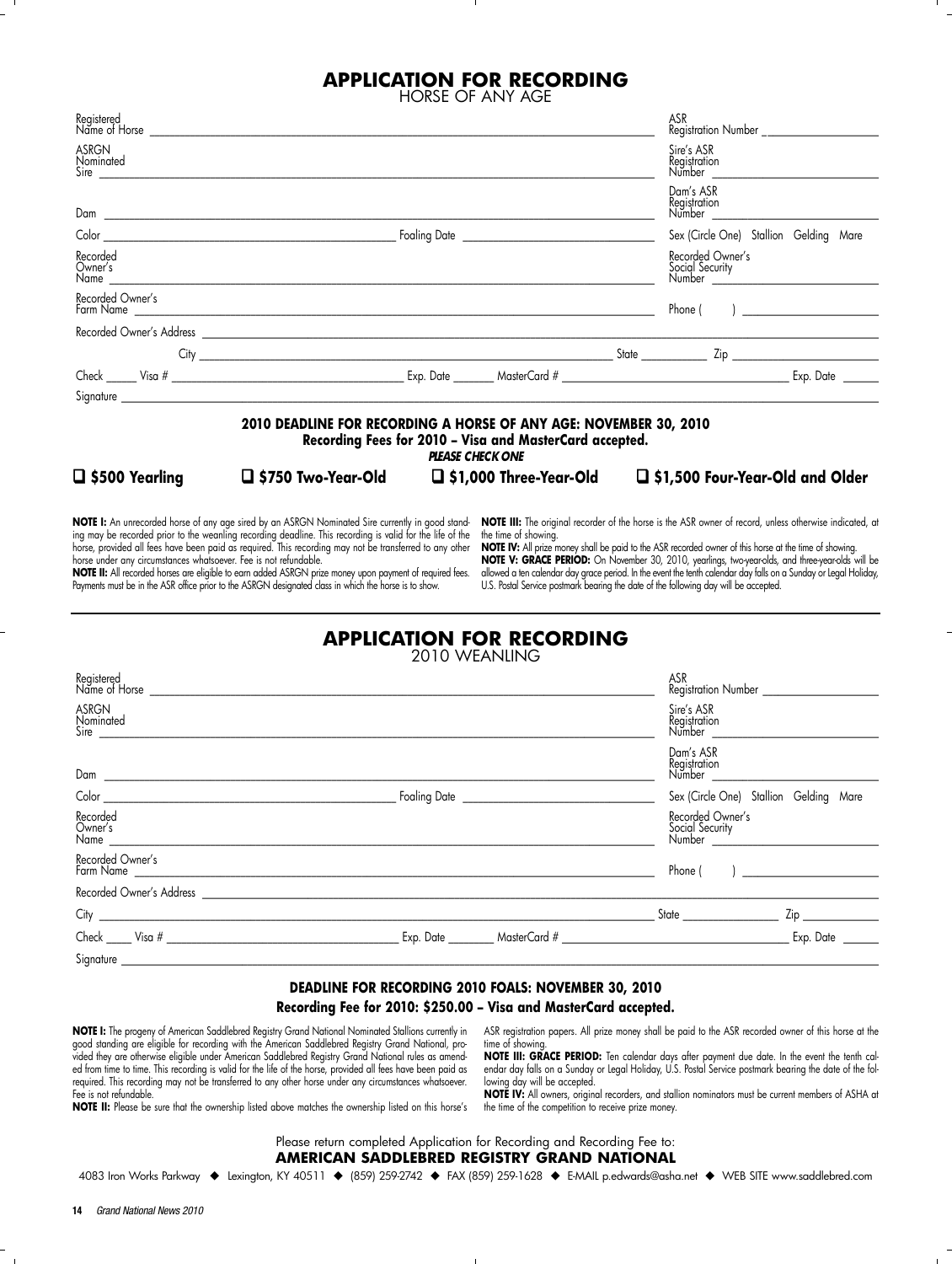#### **AGREEMENT OF STALLION NOMINATION**

THIS AGREEMENT, made this \_\_\_\_ day of \_\_\_\_\_\_\_\_\_\_\_\_\_\_\_\_\_\_\_\_\_\_\_, 20\_\_\_\_, by and between AMERICAN SADDLEBRED REGISTRY, INC. ("ASR"), a

Kentucky non-profit corporation of Lexington, Kentucky, and \_\_\_\_\_\_\_\_\_\_\_\_\_\_\_\_\_\_\_\_

("Nominator") whose address is

#### WITNESSETH:

WHEREAS, ASR operates American Saddlebred Registry Grand National ("ASRGN") as a program to serve the best interests of the American Saddlebred horse industry and to stimulate the continued growth of the breed, by accepting and recording certain stallions as Nominated Sires for ASRGN; and WHEREAS, the Nominator presently is the owner of record and/or Nominator of the American Saddlebred Stallion

\_\_\_\_\_\_\_\_\_\_\_\_\_\_\_\_\_\_\_\_\_\_\_\_\_\_\_\_\_\_\_\_\_\_\_\_\_ ASR Registration Number \_\_\_\_\_\_\_\_\_\_\_\_\_\_, sometimes hereinafter called the "Stallion," which Nominator desires to nominate as a Nominated Sire ("Nominated Sire") to ASRGN; and

NOW, THEREFORE, in consideration of the premises and the mutual agreements hereinafter set out, the parties agree as follows:

1. ASR accepts the Stallion as a Nominated Sire for ASRGN. The Nominated Sire is also accepted as a Recorded Show Horse, subject to the conditions of this Agreement.

2. ASR may from time to time engage in promotion of ASRGN and the Nominated Sires. The Nominator agrees that ASR may use the name and all other relevant information concerning the Nominated Sire, including, without limitation, the use of pictures of the Nominated Sire which ASR reasonably believes appropriate for the proper promotion of the American Saddlebred horse, ASRGN and the Nominated Sires.

3. Upon payment, as provided in paragraph 5, the Nominator will receive an ASRGN Certificate of Nomination. Upon issuance, the Certificate of Nomination becomes permanent and is in effect for the life of the Nominated Sire.

4. All progeny of the Nominated Sire are eligible to be recorded with ASRGN, provided that such progeny are registered with the American Saddlebred Registry, and also provided that such progeny are otherwise eligible under ASRGN rules in effect at the time of recording. The owner of any progeny of the Nominated Sire desiring to record such progeny with ASRGN must pay the recording fee in effect at the time of recording.

5. Upon execution of this Agreement, the Nominator shall pay ASRGN the sum ("Nomination Fee") in U.S. funds at the time Nominator executes and delivers this Agreement to ASR (select one):

(a) \_\_\_\_\_\_\_\_\_ \$3,000 – for stallions (not by an ASRGN Nominated Sire) that have not bred any mares or that have bred 25 or more mares in 2009

(b) \_\_\_\_\_\_\_\_\_ \$2,500 – for stallions (by an ASRGN Nominated Sire or already ASRGN Recorded) that have not bred any mares or that have bred 25 or more mares in 2009

(c) \_\_\_\_\_\_\_\_\_ \$1,500 – for stallions (not by an ASRGN Nominated Sire) that bred 11-24 mares in 2009

(d) \_\_\_\_\_\_\_\_ \$1,000 – for stallions (by an ASRGN Nominated Sire or already ASRGN Recorded) that bred 11-24 mares in 2009

(e) \_\_\_\_\_\_\_\_\_ \$750 – for stallions (not by an ASRGN Nominated Sire) that bred 1-10 mares in 2009

(f) \_\_\_\_\_\_\_\_\_ \$500 – for stallions (by an ASRGN Nominated Sire or already ASRGN Recorded) that bred 1 to 10 mares in 2009

6. The Nominator shall submit to ASR a report from a licensed veterinarian certifying that the Stallion being Nominated is in fact a Stallion and has not been castrated.

7. If the Nominator pays the Nomination Fee in accordance with paragraph 5, then the Nominator will receive one-third of the winnings from the date of this Agreement of all ASRGN Recorded progeny of the Nominated Sire, even after the death, disappearance, infertility, or other natural or accidental loss of breeding ability or castration of the Nominated Sire.

8. There can be only one Nominator per sire. If the Nominator is someone other than the ASR recorded owner of the sire, written permission from the ASR recorded owner must be submitted, stating that another party may nominate this sire.

9. Under no circumstances will ASRGN refund amounts already paid for the ASRGN program.

10. This Agreement is subject to the rules and regulations of ASRGN as they may from time to time be adopted or amended.

IN WITNESS WHEREOF, the parties have set their hands as of the date first above written through the termination date.

#### AMERICAN SADDLEBRED REGISTRY, INC.

| Print Name: <u>Communication</u>                                                                                                                                                                                               |                  |
|--------------------------------------------------------------------------------------------------------------------------------------------------------------------------------------------------------------------------------|------------------|
| (Nominator)                                                                                                                                                                                                                    |                  |
| Nominator's Signature: North and the Second Contract of the Second Contract of the Second Contract of the Second Contract of the Second Contract of the Second Contract of the Second Contract of the Second Contract of the S |                  |
| (Nominator)                                                                                                                                                                                                                    |                  |
|                                                                                                                                                                                                                                |                  |
|                                                                                                                                                                                                                                |                  |
| Payment: □ Check Enclosed (make payable to ASR) □ Visa □ MasterCard                                                                                                                                                            |                  |
|                                                                                                                                                                                                                                | Expiration Date: |
|                                                                                                                                                                                                                                |                  |
| American Saddlebred Registry, Inc., 4083 Iron Works Parkway, Lexington, Kentucky 40511<br>ATTN: Patricia Edwards, 859.259.2742, ext. 320, fax 859.259.1628, p.edwards@asha.net                                                 |                  |

**2010 Stallion Nomination Deadline: November 30, 2010**